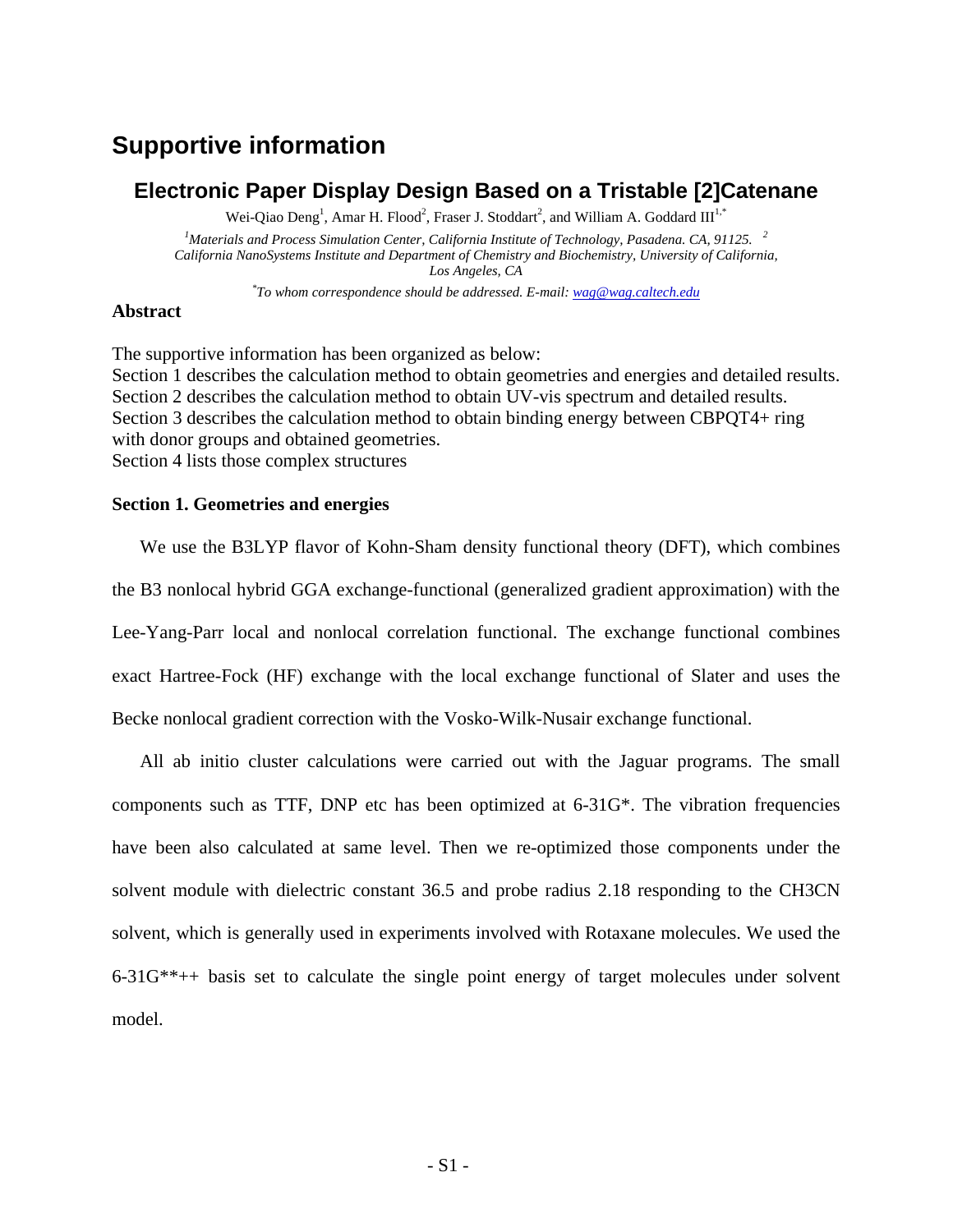

*Figure S1. The candidates that have been screened in this work.*

#### **Section 2. UV-vis adsorption of complex**

The total systems (donor groups  $+$  CBPQT4+) usually are consisted of hundred atoms, which is too time-consuming to perform a TD-DFT calculation. Moreover, TD-DFT still can not give accurate adsorption spectrums. We consider to develop an empirical model to predict the UVspectrum. In rotaxane system, the maximum adsorption of complex is contributed from the charge transfer from HOMO of donor groups to LUMO of  $CBPQT<sup>4+</sup>$  ring. A scheme of MO shifting has been shown in Figure S2.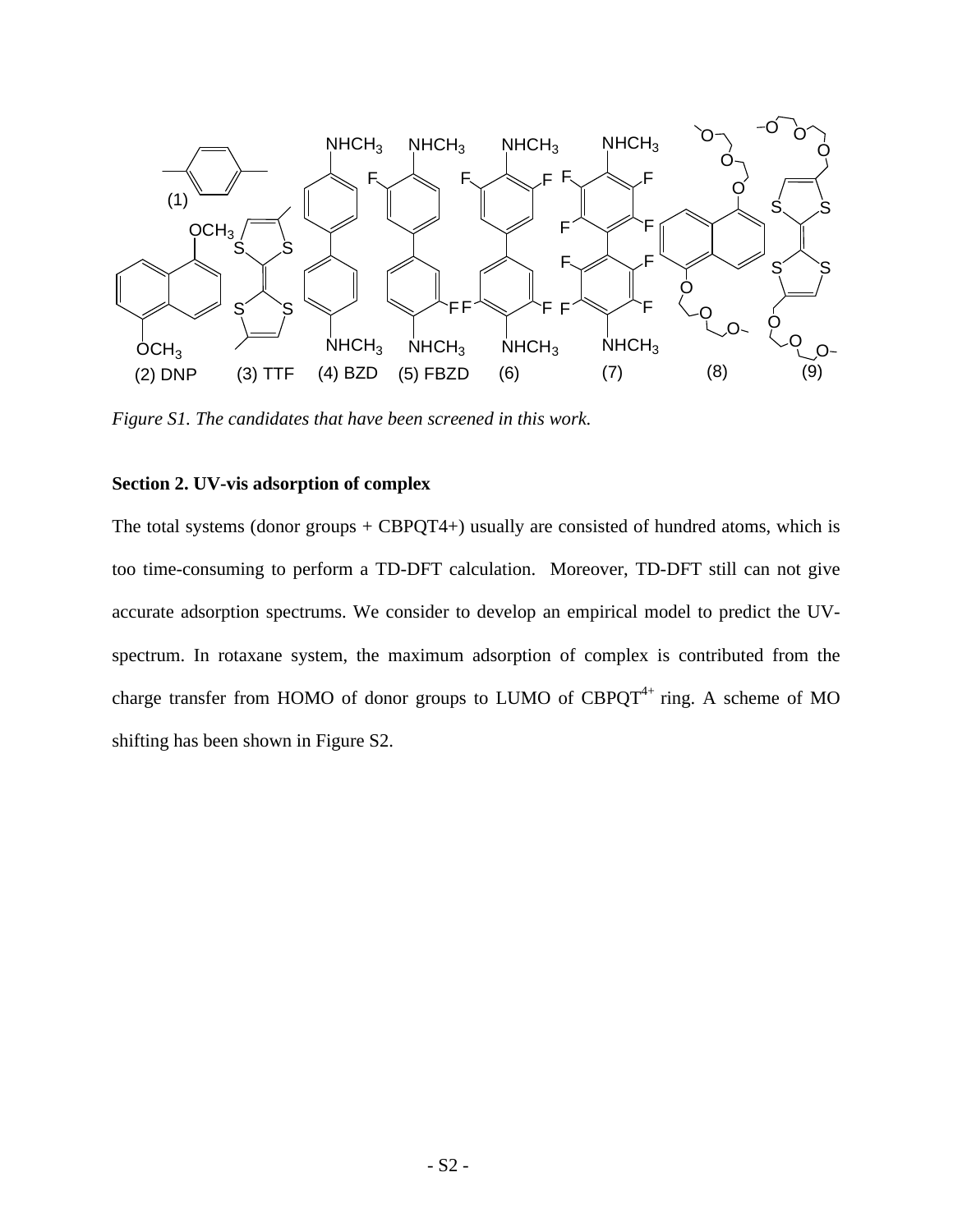

*Figure S2. MO shift during the process of constructing the complex from CBPQ4+ ring and donor groups.*

During the formation of the complex, we believe that the HOMO of complex mostly is contributed from the HOMO of donor groups and the LUMO of complex mostly is contributed from CBPQ4+ ring. The coupling between CBPQ4+ ring and donor groups leads to a shift of MO, which equal  $\lambda$  in Figure S2. Thus band gap can be written as:

$$
E_{band} = E_{LUMO} - E_{HOMO} + 2I
$$

It has been know that the band gap calculated from DFT usually underestimate the experimental value, around 40%. Thus we added a correct factor  $\alpha$  to fit the experimental result, this  $\alpha$  is expected to be around 0.6. The equation can be written as:

$$
E_{band} = \frac{1}{a} (E_{LUMO} - E_{HOMO} + 2I)
$$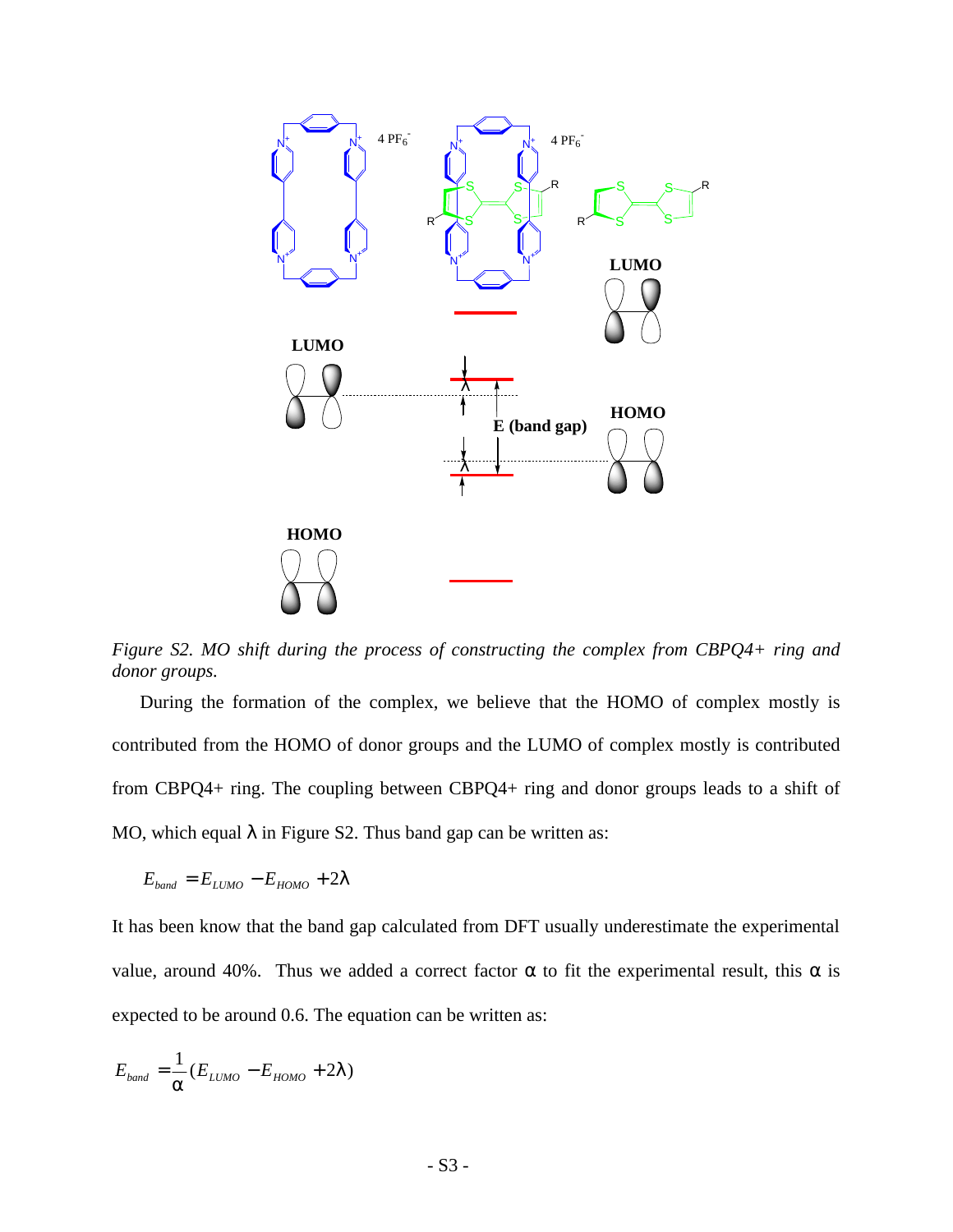The HOMO of donor groups were determined from B3LYP/6-31G<sup>\*\*++</sup> with solvent mode based on optimized structures at B3LYP/6-31G\*.

The LUMO of the CBPQT4+ is determined by B3LYP/6-31G<sup>\*\*</sup>++ with solvent model based on CBPQT4+ with four PF6- around. The structure of CBPQT4+ has been optimized at B3LYP/6- 31G\*. After optimization, the four PF6- was minimized by Dreiding Force Field with QM charges along with fixed CBPQT4+ structure. The distance between P atom and the N atom

Table 1 shows the fitting results. We found that  $\lambda = 0.0055$  eV and  $\alpha = 0.6645$  gives closest fitting results to experiments. The largest error is 9nm. Thus we believe all those components follow similar rule. Cause  $\lambda$  come from the coupling between the CBPQ4+ ring and donor group, the small value we got, 0.0055 eV, suggests that the coupling between donor group and CBPOT<sup>4+</sup> is very weak and the effect can be ignored. The fitting result for  $\alpha$  is 0.6645, which is close to 0.6 as in another empirical factor correct for DFT calculation for band gap.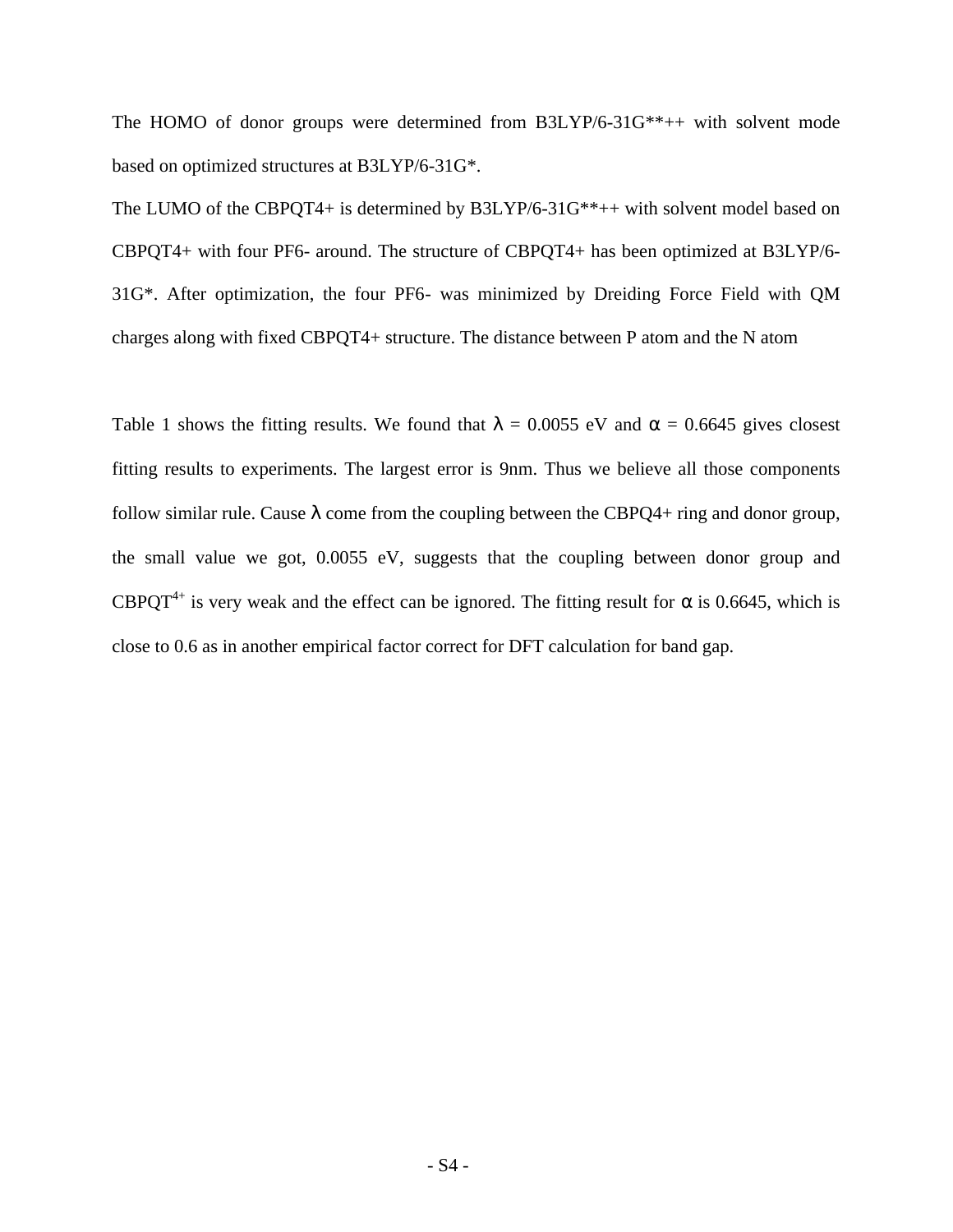|                     | (1)        | <b>DNP</b> | <b>TTF</b> | <b>BZD</b> | <b>FBZD</b> | (5)        | (6)       |
|---------------------|------------|------------|------------|------------|-------------|------------|-----------|
| HOMO(Hartree)       | $-0.23501$ | $-0.2099$  | $-0.18016$ | $-0.1893$  | $-0.1949$   | $-0.20575$ | $-0.2190$ |
| HOMO(eV)            | $-6.40$    | $-5.72$    | $-4.91$    | $-5.15$    | $-5.31$     | $-5.60$    | $-5.96$   |
| LUMO(Hartree)       | $-0.1450$  | $-0.1450$  | $-0.1450$  | $-0.1450$  | $-0.1450$   | $-0.1450$  | $-0.1450$ |
| LUMO(eV)            | $-3.95$    | $-3.95$    | $-3.95$    | $-3.95$    | $-3.95$     | $-3.95$    | $-3.95$   |
| Band gap without    | 2.46       | 1.78       | 0.97       | 1.22       | 1.37        | 1.66       | 2.03      |
| correct(eV)         |            |            |            |            |             |            |           |
| with<br>Band<br>gap | 3.72       | 2.68       | 1.45       | 1.83       | 2.06        | 2.51       | 3.06      |
| correction (eV)     |            |            |            |            |             |            |           |
| $Calc.$ (nm)        | 333        | 462        | 853        | 677        | 601         | 494        | 405       |
| $Exp.$ (nm)         | 330        | 473        | 854        | 670        |             |            |           |

**Table S1.** UV-vis spectrum from the fitting model and predict the unknown composites.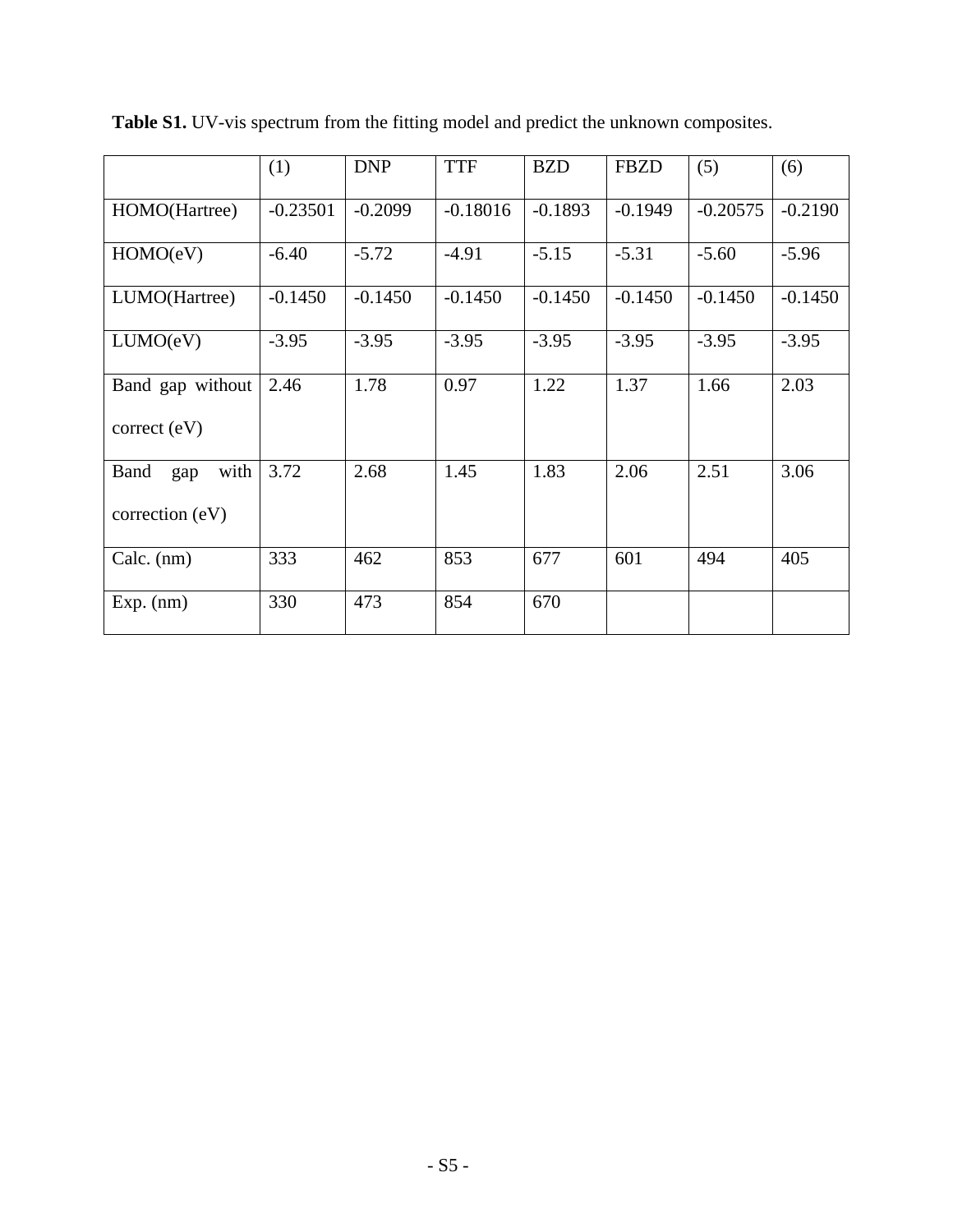#### **Section 3. Binding energy of complex**

We use B3LYP/6-31G\* to optimize the structure of complex between  $CBPQT^{4+}$  and donor groups. By using such optimized structure, we use BSSE to calculate the binding energy.

**DNPch3 TTFch3 BZD FBZD TTFO3 DNPO3** Ring (BSSE) (Hartree) -1608.8536 -1608.8535 -1608.8558 -1608.8564 -1608.8536 -1608.8525 Self (BSSE) (Hartree) -614.9784 -1902.4015 -652.6776 -851.1594 -2746.7949 -1230.3363 Complex (BSSE) (Hartree) -2223.8404 -3511.2784 -2261.5704 -2460.0433 -4355.7613 -2839.2655 binding (kcal/mole) 5.29 14.71 23.25 17.25 70.79 48.18

**Tales S2.** the binding energy between  $CBPQT<sup>4+</sup>$  and donor groups.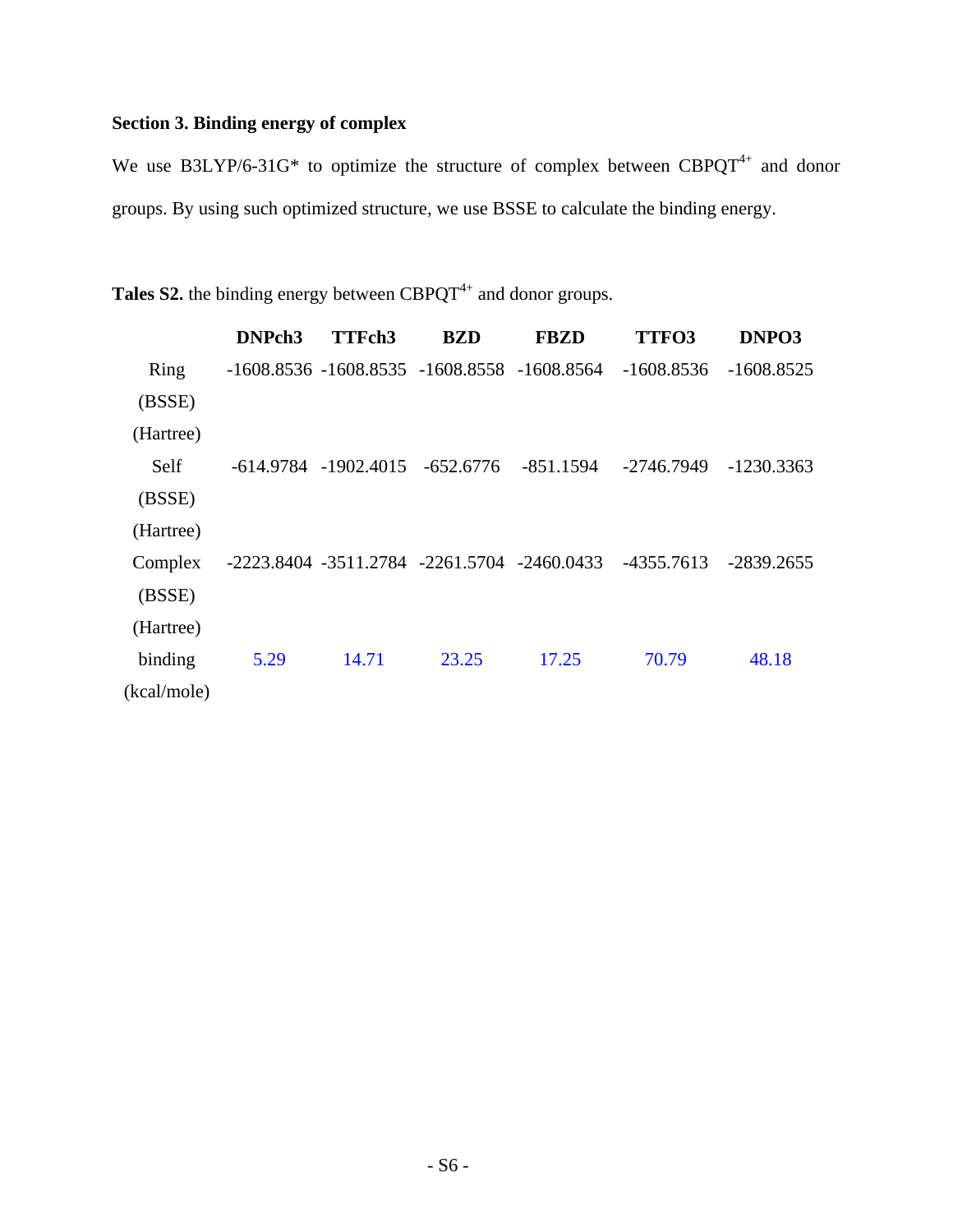### **Section 4. Complex structures**

### (1) CBPQT<sup>4+</sup> + 4PF<sub>6</sub><sup>-</sup> structure

The CBPQT4+ ring was optimized at B3LYP/6-31G\*. The positions of PF6- s were minimized by Dreiding force field with QM charges. The obtained structure shows that the distance between P atoms and N atoms range from 3.9-4.1 Å, which is in good agreement with experimental crystal data. Then single point energy was performed at B3LYP/6-31G\*\*++ based on geometry obtained above with solvent model. The LUMO energy is determined at same level calculation.



| Ring+PF6 x      | ν         | z         |                           | X | ٧         | z         |           |
|-----------------|-----------|-----------|---------------------------|---|-----------|-----------|-----------|
| N1              | 0.6910    | $-3.4611$ | 3.3934 C51                |   | $-2.1723$ | 2.3345    | $-3.3617$ |
| C <sub>2</sub>  | 1.0185    | $-4.8666$ | 2.9439 C52                |   | $-1.7909$ | 1.0207    | $-3.5627$ |
| C <sub>3</sub>  | 1.0894    | -4.9409   | 1.4267 H53                |   | $-2.5556$ | 0.2568    | $-3.4768$ |
| C4              | 2.3179    | $-4.8360$ | 0.7598 H54                |   | $-3.1981$ | 2.6121    | $-3.1429$ |
| C <sub>5</sub>  | 2.3695    | $-4.8008$ | $-0.6383$ H <sub>55</sub> |   | 0.6930    | 3.9247    | $-3.8099$ |
| C <sub>6</sub>  | 1.1948    | -4.8758   | $-1.3974$ H <sub>56</sub> |   | 1.4969    | 1.6266    | $-4.2010$ |
| C7              | 1.2372    | -4.7418   | -2.9120 C57               |   | $-0.8478$ | $-1.7968$ | $-3.9874$ |
| N <sub>8</sub>  | 0.8416    | $-3.3501$ | -3.3399 C58               |   | $-0.4231$ | $-3.0944$ | $-3.7600$ |
| C <sub>9</sub>  | 1.7331    | $-2.3367$ | $-3.2130$ H <sub>59</sub> |   | $-1.0824$ | $-3.9468$ | $-3.8959$ |
| C <sub>10</sub> | 1.3551    | $-1.0234$ | $-3.4215$ H60             |   | $-1.8680$ | $-1.6564$ | $-4.3288$ |
| C <sub>11</sub> | 0.0256    | $-0.7138$ | $-3.7689$ H61             |   | 2.1065    | $-0.2553$ | $-3.2646$ |
| C <sub>12</sub> | $-0.4396$ | 0.6998    | -3.7926 H62               |   | 2.7461    | $-2.6058$ | $-2.9270$ |
| C <sub>13</sub> | 0.4560    | 1.7760    | $-3.9358$ H63             |   | 2.2382    | $-4.9223$ | $-3.3090$ |
| C <sub>14</sub> | 0.0238    | 3.0752    | $-3.7288$ H64             |   | 0.5440    | $-5.4256$ | $-3.4050$ |
| N <sub>15</sub> | $-1.2629$ | 3.3380    | -3.3949 C65               |   | $-0.0272$ | $-5.0528$ | $-0.7302$ |
| C <sub>16</sub> | $-1.6612$ | 4.7183    | -2.9342 C66               |   | $-0.0798$ | $-5.0824$ | 0.6636    |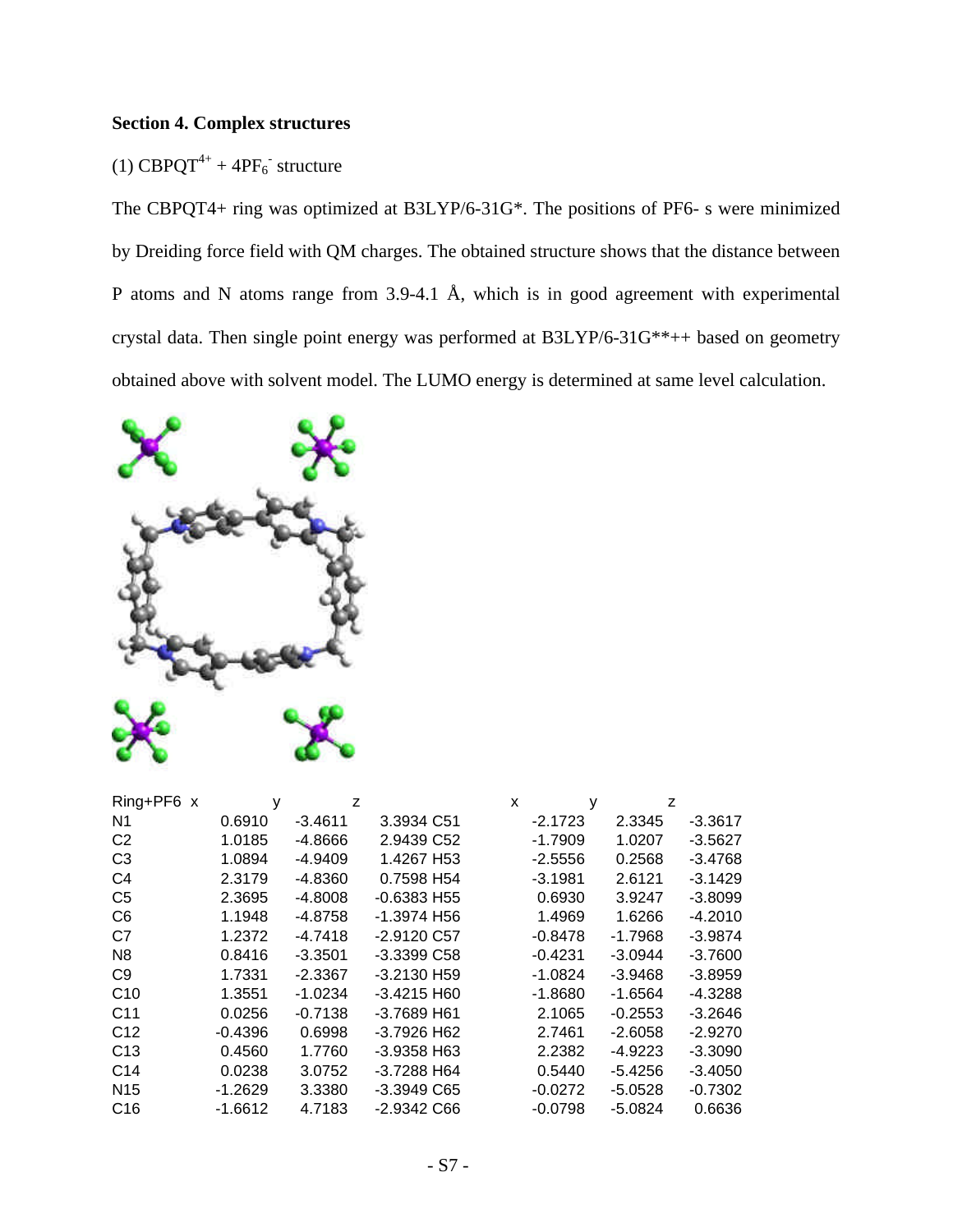| C <sub>17</sub> |           |           |               |           |           |           |
|-----------------|-----------|-----------|---------------|-----------|-----------|-----------|
|                 | $-1.6155$ | 4.8080    | -1.4155 H67   | -1.0397   | $-5.2199$ | 1.1562    |
| C <sub>18</sub> | $-0.3969$ | 5.0079    | $-0.7499$ H68 | $-0.9482$ | $-5.1686$ | $-1.2972$ |
| C <sub>19</sub> | $-0.3374$ | 5.0030    | 0.6449 H69    | 3.3351    | $-4.7221$ | $-1.1324$ |
| C <sub>20</sub> | $-1.4957$ | 4.8028    | 1.4101 H70    | 3.2449    | -4.7864   | 1.3264    |
| C <sub>21</sub> | $-1.4147$ | 4.7238    | 2.9275 H71    | 0.2394    | $-5.5126$ | 3.3519    |
| N22             | $-1.0567$ | 3.3284    | 3.3794 H72    | 1.9690    | $-5.1328$ | 3.4114    |
| C <sub>23</sub> | $-2.0220$ | 2.3838    | 3.4665 P73    | $-0.6287$ | 4.6234    | $-7.2466$ |
| C <sub>24</sub> | $-1.7056$ | 1.0561    | 3.6900 F74    | 0.8264    | 4.2135    | $-6.5499$ |
| C <sub>25</sub> | $-0.3632$ | 0.6586    | 3.8207 F75    | $-1.3807$ | 3.3780    | $-6.4436$ |
| C <sub>26</sub> | 0.0219    | $-0.7819$ | 3.8229 F76    | $-0.3060$ | 3.5974    | $-8.5149$ |
| C27             | $-0.9016$ | $-1.8127$ | 4.0317 F77    | $-0.9537$ | 5.6459    | $-5.9737$ |
| C <sub>28</sub> | $-0.5468$ | $-3.1337$ | 3.8039 F78    | 0.1147    | 5.8686    | $-8.0612$ |
| H <sub>29</sub> | $-1.2416$ | $-3.9471$ | 3.9342 F79    | $-2.0790$ | 5.0361    | $-7.9488$ |
| H30             | $-1.9091$ | $-1.6177$ | 4.3599 P80    | 2.3725    | $-3.6991$ | $-7.0007$ |
| C31             | 1.3271    | $-1.1713$ | 3.4998 F81    | 1.5150    | $-3.8981$ | $-8.4094$ |
| C32             | 1.6306    | $-2.5025$ | 3.2892 F82    | 1.2076    | $-2.6602$ | $-6.4259$ |
| H33             | 2.6150    | $-2.8284$ | 3.0060 F83    | 3.5403    | $-4.7333$ | $-7.5772$ |
| H34             | 2.1149    | $-0.4547$ | 3.3522 F84    | 3.2448    | $-3.5200$ | $-5.5864$ |
| C <sub>35</sub> | 0.6029    | 1.6818    | 3.8389 F85    | 3.1841    | $-2.4086$ | $-7.6603$ |
| C36             | 0.2350    | 2.9964    | 3.6089 F86    | 1.5587    | $-4.9860$ | $-6.3236$ |
| H37             | 0.9595    | 3.8027    | 3.5934 P87    | 0.2551    | $-3.6187$ | 7.3818    |
| H38             | 1.6524    | 1.4823    | 4.0199 F88    | $-1.1880$ | $-3.0236$ | 6.7987    |
| H39             | $-2.5217$ | 0.3445    | 3.7106 F89    | 1.0923    | $-2.5372$ | 6.4374    |
| H40             | $-3.0441$ | 2.7166    | 3.3313 F90    | 0.2164    | $-2.5056$ | 8.6151    |
| H41             | $-2.3672$ | 4.9707    | 3.4004 F91    | 0.2940    | $-4.7412$ | 6.1526    |
| H42             | $-0.6473$ | 5.3875    | 3.3312 F92    | $-0.5711$ | -4.7043   | 8.3364    |
| C43             | $-2.7222$ | 4.6680    | 0.7469 F93    | 1.6968    | $-4.2117$ | 7.9640    |
| C44             | $-2.7812$ | 4.6684    | $-0.6513$ P94 | $-2.8382$ | 4.4130    | 7.0063    |
| H45             | $-3.7459$ | 4.5705    | -1.1417 F95   | $-2.1352$ | 5.5380    | 8.0085    |
| H46             | $-3.6428$ | 4.5729    | 1.3169 F96    | $-1.3373$ | 3.9917    | 6.4260    |
| H47             | 0.6188    | 5.1692    | 1.1351 F97    | $-4.3373$ | 4.8393    | 7.5855    |
| H48             | 0.5137    | 5.1822    | -1.3182 F98   | $-3.5506$ | 3.2899    | 6.0019    |
| H49             | $-0.9701$ | 5.4177    | -3.4087 F99   | $-2.7034$ | 3.2634    | 8.1960    |
| H <sub>50</sub> | $-2.6634$ | 4.9062    | -3.3243 F100  | $-2.9731$ | 5.5666    | 5.8118    |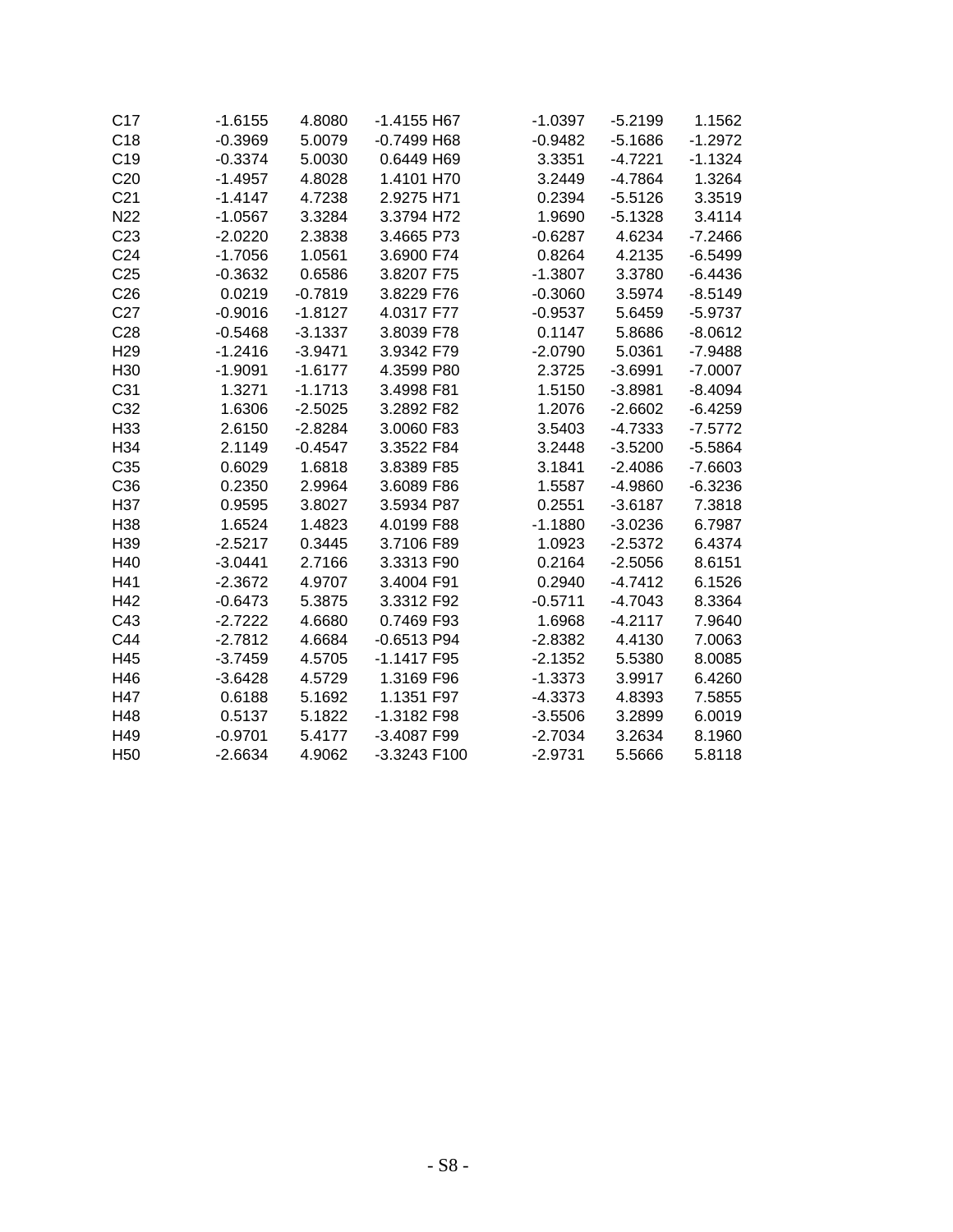# (2) TTFch<sub>3</sub>-CBPQT<sup>4+</sup> structure



|                 | Х | у        | z        |                          | X | у        | z        |          |
|-----------------|---|----------|----------|--------------------------|---|----------|----------|----------|
| N <sub>1</sub>  |   | $-2.280$ | 2.703    | 3.382 H47                |   | 1.988    | $-5.175$ | 1.211    |
| C <sub>2</sub>  |   | $-3.220$ | 3.806    | 2.929 H48                |   | 1.998    | $-5.172$ | $-1.238$ |
| C <sub>3</sub>  |   | $-3.283$ | 3.886    | 1.411 H49                |   | 3.122    | $-4.514$ | $-3.379$ |
| C <sub>4</sub>  |   | $-4.235$ | 3.145    | 0.698 H50                |   | 4.419    | $-3.318$ | $-3.381$ |
| C <sub>5</sub>  |   | $-4.237$ | 3.141    | $-0.698C51$              |   | 2.868    | $-1.217$ | $-3.475$ |
| C <sub>6</sub>  |   | $-3.286$ | 3.877    | -1.416 C52               |   | 1.958    | $-0.198$ | $-3.690$ |
| C7              |   | $-3.226$ | 3.790    | $-2.934$ H <sub>53</sub> |   | 2.344    | 0.814    | $-3.709$ |
| N <sub>8</sub>  |   | $-2.283$ | 2.691    | $-3.385$ H <sub>54</sub> |   | 3.926    | $-1.024$ | $-3.344$ |
| C <sub>9</sub>  |   | $-2.671$ | 1.397    | $-3.298$ H <sub>55</sub> |   | 0.917    | $-3.874$ | $-3.610$ |
| C10             |   | $-1.783$ | 0.360    | $-3.517$ H <sub>56</sub> |   | $-0.791$ | $-2.163$ | $-4.033$ |
| C <sub>11</sub> |   | $-0.431$ | 0.617    | -3.819 C57               |   | $-0.086$ | 1.974    | $-3.994$ |
| C <sub>12</sub> |   | 0.582    | $-0.474$ | $-3.824C58$              |   | $-1.014$ | 2.976    | $-3.766$ |
| C <sub>13</sub> |   | 0.226    | $-1.838$ | $-3.845$ H <sub>59</sub> |   | $-0.764$ | 4.025    | $-3.878$ |
| C <sub>14</sub> |   | 1.174    | $-2.821$ | $-3.619$ H60             |   | 0.905    | 2.278    | $-4.310$ |
| N <sub>15</sub> |   | 2.474    | $-2.510$ | $-3.394$ H61             |   | $-2.161$ | $-0.647$ | $-3.396$ |
| C <sub>16</sub> |   | 3.454    | $-3.573$ | $-2.937$ H62             |   | $-3.706$ | 1.219    | $-3.034$ |
| C <sub>17</sub> |   | 3.520    | $-3.644$ | $-1.419$ H63             |   | $-4.202$ | 3.563    | $-3.370$ |
| C <sub>18</sub> |   | 2.660    | $-4.492$ | $-0.708$ H64             |   | $-2.865$ | 4.715    | $-3.387$ |
| C <sub>19</sub> |   | 2.654    | -4.494   | 0.688 C65                |   | $-2.389$ | 4.688    | $-0.704$ |
| C <sub>20</sub> |   | 3.508    | $-3.648$ | 1.408 C66                |   | $-2.387$ | 4.692    | 0.692    |
| C <sub>21</sub> |   | 3.433    | $-3.584$ | 2.927 H67                |   | $-1.693$ | 5.344    | 1.217    |
| N22             |   | 2.455    | $-2.519$ | 3.386 H68                |   | $-1.697$ | 5.338    | $-1.234$ |
| C <sub>23</sub> |   | 2.854    | $-1.229$ | 3.477 H69                |   | $-5.007$ | 2.579    | $-1.221$ |
| C <sub>24</sub> |   | 1.947    | $-0.207$ | 3.693 H70                |   | $-5.005$ | 2.587    | 1.226    |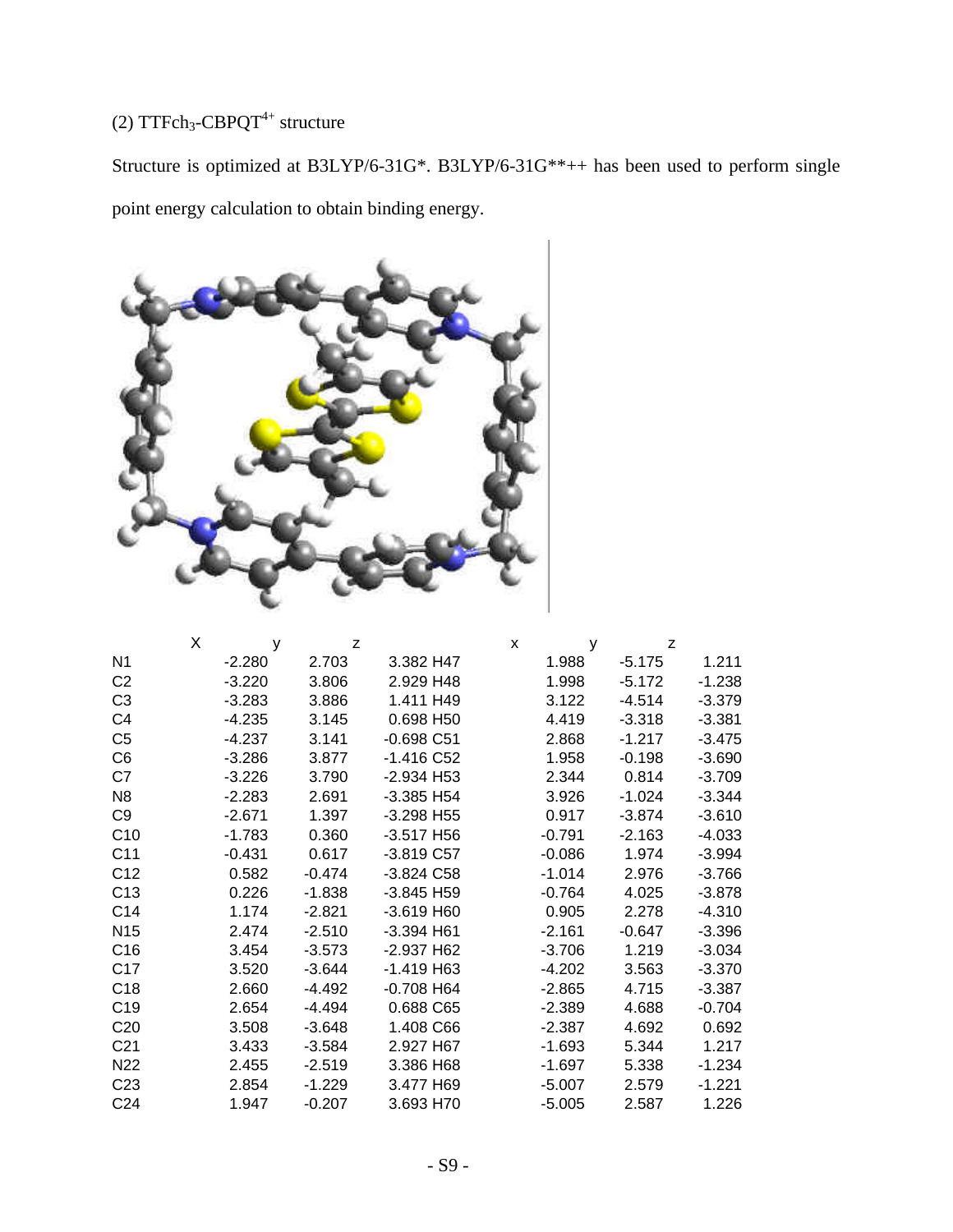| C <sub>25</sub> | 0.569    | $-0.477$ | 3.817 H71    | $-2.852$ | 4.731    | 3.377    |
|-----------------|----------|----------|--------------|----------|----------|----------|
| C <sub>26</sub> | $-0.439$ | 0.619    | 3.813 H72    | -4.195   | 3.585    | 3.369    |
| C <sub>27</sub> | $-0.088$ | 1.973    | 3.992 S73    | 1.876    | $-0.177$ | 0.004    |
| C <sub>28</sub> | $-1.011$ | 2.981    | 3.764 C74    | 0.131    | 0.144    | $-0.001$ |
| H <sub>29</sub> | $-0.754$ | 4.029    | 3.878 S75    | -0.276   | 1.872    | $-0.005$ |
| H <sub>30</sub> | 0.904    | 2.273    | 4.309 C76    | 1.396    | 2.429    | 0.012    |
| C <sub>31</sub> | $-1.792$ | 0.369    | 3.508 C77    | 2.390    | 1.527    | 0.018    |
| C <sub>32</sub> | $-2.675$ | 1.412    | 3.292 C78    | $-3.083$ | $-2.218$ | 0.004    |
| H <sub>33</sub> | $-3.709$ | 1.238    | 3.025 S79    | $-2.562$ | $-0.511$ | $-0.003$ |
| H34             | $-2.178$ | $-0.634$ | 3.382 C80    | $-0.817$ | $-0.840$ | $-0.003$ |
| C <sub>35</sub> | 0.207    | $-1.839$ | 3.827 S81    | $-0.416$ | $-2.567$ | $-0.010$ |
| C <sub>36</sub> | 1.153    | $-2.825$ | 3.599 C82    | $-2.089$ | $-3.120$ | $-0.002$ |
| H37             | 0.891    | $-3.877$ | 3.582 H83    | $-2.247$ | -4.194   | $-0.001$ |
| H38             | $-0.812$ | $-2.161$ | 4.005 H84    | 1.553    | 3.503    | 0.015    |
| H <sub>39</sub> | 2.339    | 0.803    | 3.720 C85    | 3.872    | 1.821    | 0.036    |
| H40             | 3.914    | $-1.039$ | 3.354 C86    | $-4.558$ | $-2.506$ | 0.017    |
| H41             | 4.397    | $-3.339$ | 3.378 H87    | 4.164    | 2.320    | 0.967    |
| H42             | 3.093    | $-4.527$ | 3.361 H88    | 4.472    | 0.911    | $-0.056$ |
| C43             | 4.434    | $-2.870$ | 0.698 H89    | 4.148    | 2.487    | $-0.788$ |
| C44             | 4.440    | $-2.868$ | $-0.698$ H90 | $-5.043$ | $-2.089$ | 0.907    |
| H45             | 5.186    | $-2.274$ | $-1.221$ H91 | $-5.060$ | $-2.085$ | $-0.863$ |
| H46             | 5.176    | $-2.278$ | 1.229 H92    | $-4.730$ | $-3.585$ | 0.016    |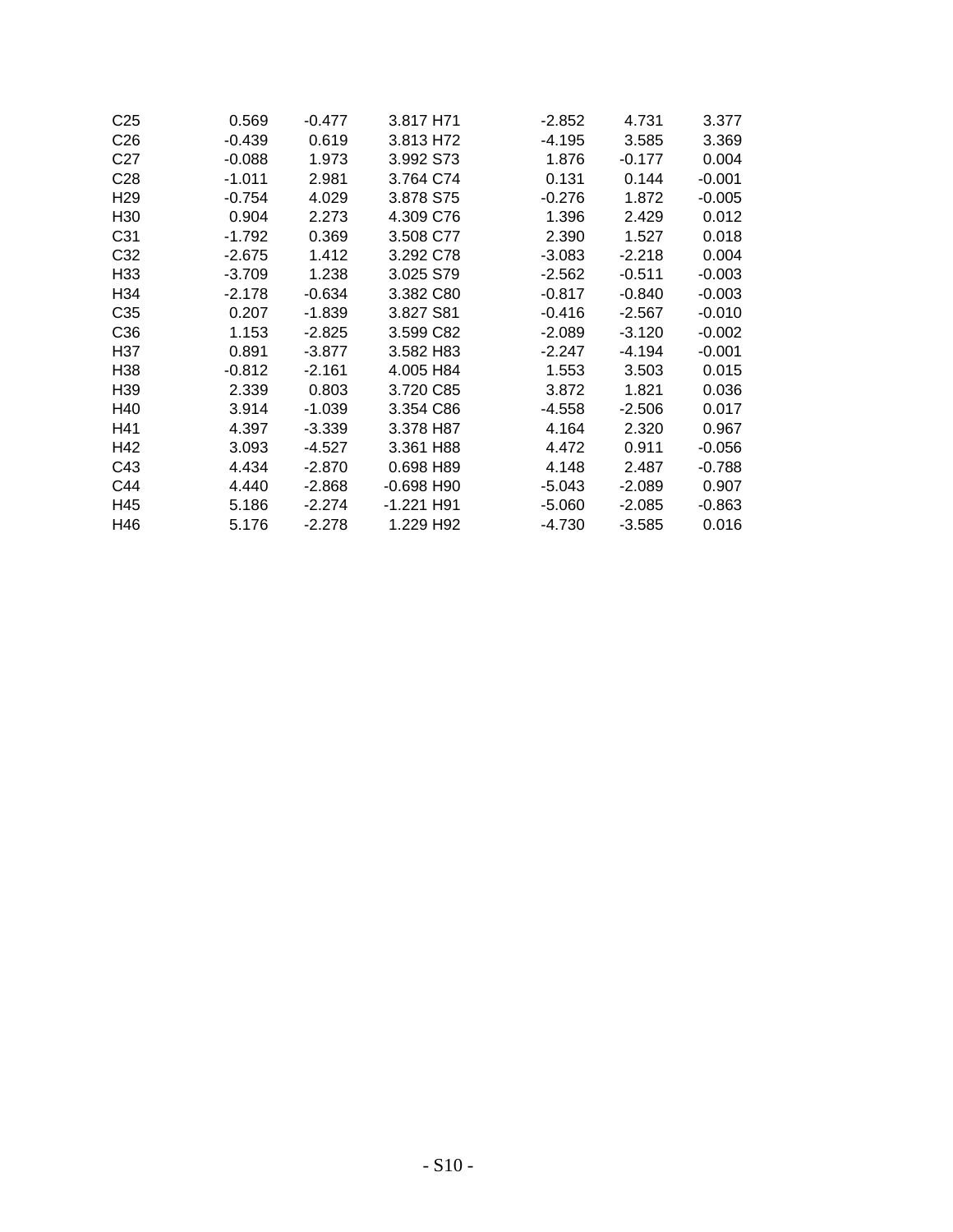## (3) Structure of TTFO<sub>3</sub>-CBPQT<sup>4+</sup>



| O1              | 2.150    | 2.445    | 3.348    | C65             | $-5.304$ | 1.815    | 1.857    |
|-----------------|----------|----------|----------|-----------------|----------|----------|----------|
| C <sub>2</sub>  | 2.780    | 2.923    | 4.551    | C <sub>66</sub> | $-5.121$ | 2.116    | 0.519    |
| C <sub>3</sub>  | 3.708    | 1.879    | 5.130    | C67             | $-4.167$ | 3.075    | 0.116    |
| <b>O4</b>       | 2.990    | 0.771    | 5.670    | C68             | $-3.798$ | 3.283    | $-1.306$ |
| C <sub>5</sub>  | 3.851    | $-0.030$ | 6.500    | C69             | $-4.148$ | 2.346    | $-2.302$ |
| C <sub>6</sub>  | 3.068    | $-1.049$ | 7.296    | C70             | $-3.636$ | 2.443    | $-3.580$ |
| O7              | 2.502    | $-2.031$ | 6.427    | N71             | $-2.792$ | 3.444    | $-3.930$ |
| C8              | 2.236    | $-3.263$ | 7.105    | C72             | $-2.078$ | 3.387    | $-5.265$ |
| C9              | 4.888    | $-2.315$ | $-6.060$ | C <sub>73</sub> | $-0.849$ | 2.499    | $-5.181$ |
| O <sub>10</sub> | 3.662    | $-2.794$ | $-5.497$ | C <sub>74</sub> | $-0.941$ | 1.121    | $-5.428$ |
| C11             | 3.021    | $-3.749$ | $-6.342$ | C <sub>75</sub> | 0.161    | 0.286    | $-5.240$ |
| C12             | 2.081    | $-4.620$ | $-5.539$ | C76             | 1.385    | 0.815    | $-4.806$ |
| O13             | 0.954    | $-3.872$ | $-5.044$ | C77             | 2.561    | $-0.097$ | $-4.510$ |
| C <sub>14</sub> | $-0.057$ | $-4.750$ | $-4.553$ | N78             | 2.507    | $-0.620$ | $-3.095$ |
| C15             | $-1.370$ | $-4.033$ | $-4.334$ | C79             | 2.980    | 0.145    | $-2.084$ |
| O <sub>16</sub> | $-1.287$ | $-3.133$ | $-3.214$ | C80             | 2.789    | $-0.208$ | $-0.763$ |
| C17             | $-2.574$ | $-2.721$ | $-2.784$ | C81             | 2.080    | $-1.379$ | $-0.433$ |
| C18             | $-2.413$ | $-1.731$ | $-1.662$ | C82             | 1.653    | $-1.642$ | 0.973    |
| C19             | $-2.825$ | $-1.881$ | $-0.393$ | C83             | 2.171    | $-0.934$ | 2.071    |
| S <sub>20</sub> | $-2.505$ | $-0.585$ | 0.763    | C84             | 1.599    | $-1.044$ | 3.333    |
| C <sub>21</sub> | $-1.533$ | 0.374    | $-0.374$ | H85             | 1.971    | $-0.479$ | 4.189    |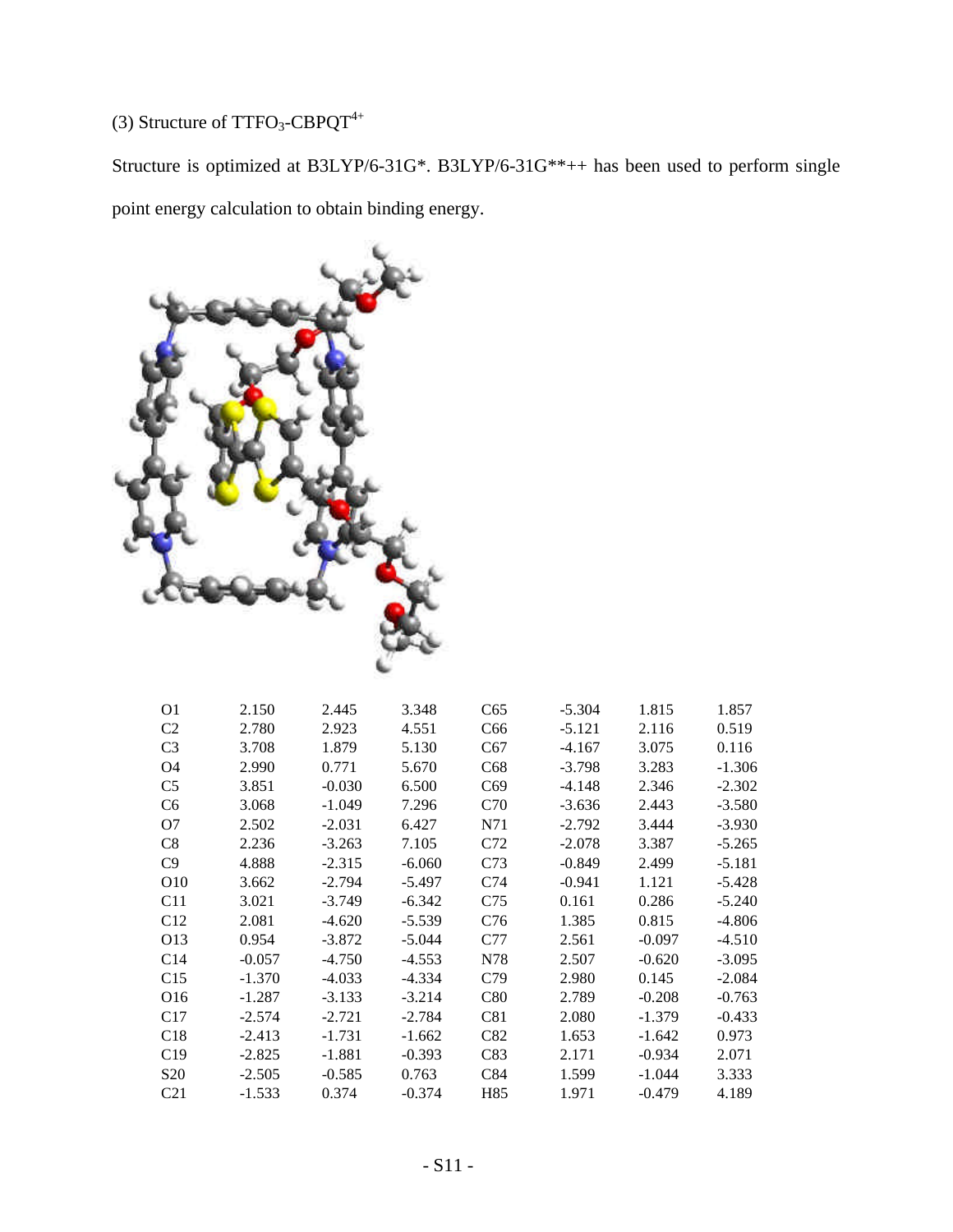| S22             | $-1.587$ | $-0.206$ | $-2.044$ | H86  | 3.008    | $-0.253$ | 1.978    |
|-----------------|----------|----------|----------|------|----------|----------|----------|
| C <sub>23</sub> | $-0.752$ | 1.422    | 0.018    | C87  | 0.611    | $-2.547$ | 1.251    |
| S24             | 0.178    | 2.415    | $-1.126$ | C88  | 0.072    | $-2.625$ | 2.520    |
| C <sub>25</sub> | 1.147    | 3.193    | 0.128    | H89  | $-0.752$ | $-3.287$ | 2.756    |
| C <sub>26</sub> | 0.856    | 2.948    | 1.416    | H90  | 0.165    | $-3.160$ | 0.478    |
| S27             | $-0.511$ | 1.856    | 1.716    | C91  | 1.694    | $-2.195$ | $-1.510$ |
| C28             | 1.565    | 3.511    | 2.618    | C92  | 1.907    | $-1.801$ | $-2.825$ |
| H <sub>29</sub> | 2.014    | 3.208    | 5.286    | H93  | 1.589    | $-2.419$ | $-3.667$ |
| H30             | 3.383    | 3.814    | 4.322    | H94  | 1.186    | $-3.140$ | $-1.367$ |
| H31             | 4.425    | 1.544    | 4.365    | H95  | 3.154    | 0.472    | $-0.005$ |
| H32             | 4.286    | 2.368    | 5.928    | H96  | 3.493    | 1.056    | $-2.368$ |
| H33             | 4.379    | 0.623    | 7.208    | H97  | 3.510    | 0.435    | $-4.606$ |
| H34             | 4.602    | $-0.539$ | 5.879    | H98  | 2.608    | $-0.985$ | $-5.148$ |
| H35             | 3.769    | $-1.526$ | 7.994    | C99  | 1.500    | 2.202    | $-4.650$ |
| H36             | 2.283    | $-0.560$ | 7.892    | C100 | 0.396    | 3.036    | $-4.833$ |
| H37             | 1.515    | $-3.130$ | 7.922    | H101 | 0.519    | 4.110    | $-4.716$ |
| H38             | 3.160    | $-3.691$ | 7.513    | H102 | 2.461    | 2.647    | $-4.398$ |
| H39             | 4.723    | $-1.810$ | $-7.022$ | H103 | 0.068    | $-0.780$ | $-5.433$ |
| H40             | 5.597    | $-3.138$ | $-6.208$ | H104 | $-1.874$ | 0.690    | $-5.784$ |
| H41             | 3.771    | $-4.413$ | $-6.795$ | H105 | $-2.806$ | 3.022    | $-5.993$ |
| H42             | 2.484    | $-3.245$ | $-7.159$ | H106 | $-1.828$ | 4.416    | $-5.529$ |
| H43             | 1.719    | $-5.422$ | $-6.196$ | C107 | $-2.504$ | 4.414    | $-3.027$ |
| H44             | 2.621    | $-5.083$ | $-4.701$ | C108 | $-2.993$ | 4.363    | $-1.733$ |
| H45             | 0.267    | $-5.236$ | $-3.618$ | H109 | $-2.735$ | 5.182    | $-1.073$ |
| H46             | $-0.242$ | $-5.547$ | $-5.287$ | H110 | $-1.871$ | 5.223    | $-3.370$ |
| H47             | $-1.659$ | $-3.478$ | $-5.238$ | H111 | $-3.870$ | 1.717    | $-4.349$ |
| H48             | $-2.139$ | $-4.795$ | $-4.140$ | H112 | $-4.792$ | 1.502    | $-2.092$ |
| H49             | $-3.171$ | $-3.575$ | $-2.431$ | C113 | $-3.513$ | 3.767    | 1.157    |
| H <sub>50</sub> | $-3.134$ | $-2.260$ | $-3.616$ | C114 | $-3.733$ | 3.431    | 2.479    |
| H51             | $-3.364$ | $-2.748$ | $-0.026$ | H115 | $-3.220$ | 3.931    | 3.291    |
| H52             | 1.936    | 3.862    | $-0.201$ | H116 | $-2.790$ | 4.549    | 0.960    |
| H53             | 2.326    | 4.231    | 2.281    | H117 | $-5.741$ | 1.587    | $-0.196$ |
| H54             | 0.851    | 4.069    | 3.247    | H118 | $-6.018$ | 1.068    | 2.185    |
| H <sub>55</sub> | 1.826    | $-3.957$ | 6.366    | H119 | $-5.624$ | 1.522    | 4.416    |
| H56             | 5.318    | $-1.607$ | $-5.346$ | H120 | $-4.557$ | 2.845    | 4.889    |
| N57             | 0.533    | $-1.853$ | 3.531    | C121 | $-2.256$ | 1.396    | 4.953    |
| C58             | $-0.208$ | $-1.824$ | 4.846    | C122 | $-1.196$ | 0.498    | 5.083    |
| C59             | $-1.380$ | $-0.862$ | 4.798    | H123 | $-0.223$ | 0.857    | 5.408    |
| C60             | $-2.664$ | $-1.311$ | 4.463    | H124 | $-2.093$ | 2.444    | 5.197    |
| C61             | $-3.722$ | $-0.411$ | 4.325    | H125 | $-4.710$ | $-0.790$ | 4.075    |
| C62             | $-3.520$ | 0.959    | 4.530    | H126 | $-2.853$ | $-2.373$ | 4.320    |
| C63             | $-4.634$ | 1.956    | 4.260    | H127 | 0.543    | $-1.572$ | 5.600    |
| N64             | $-4.590$ | 2.439    | 2.825    | H128 | $-0.540$ | $-2.848$ | 5.032    |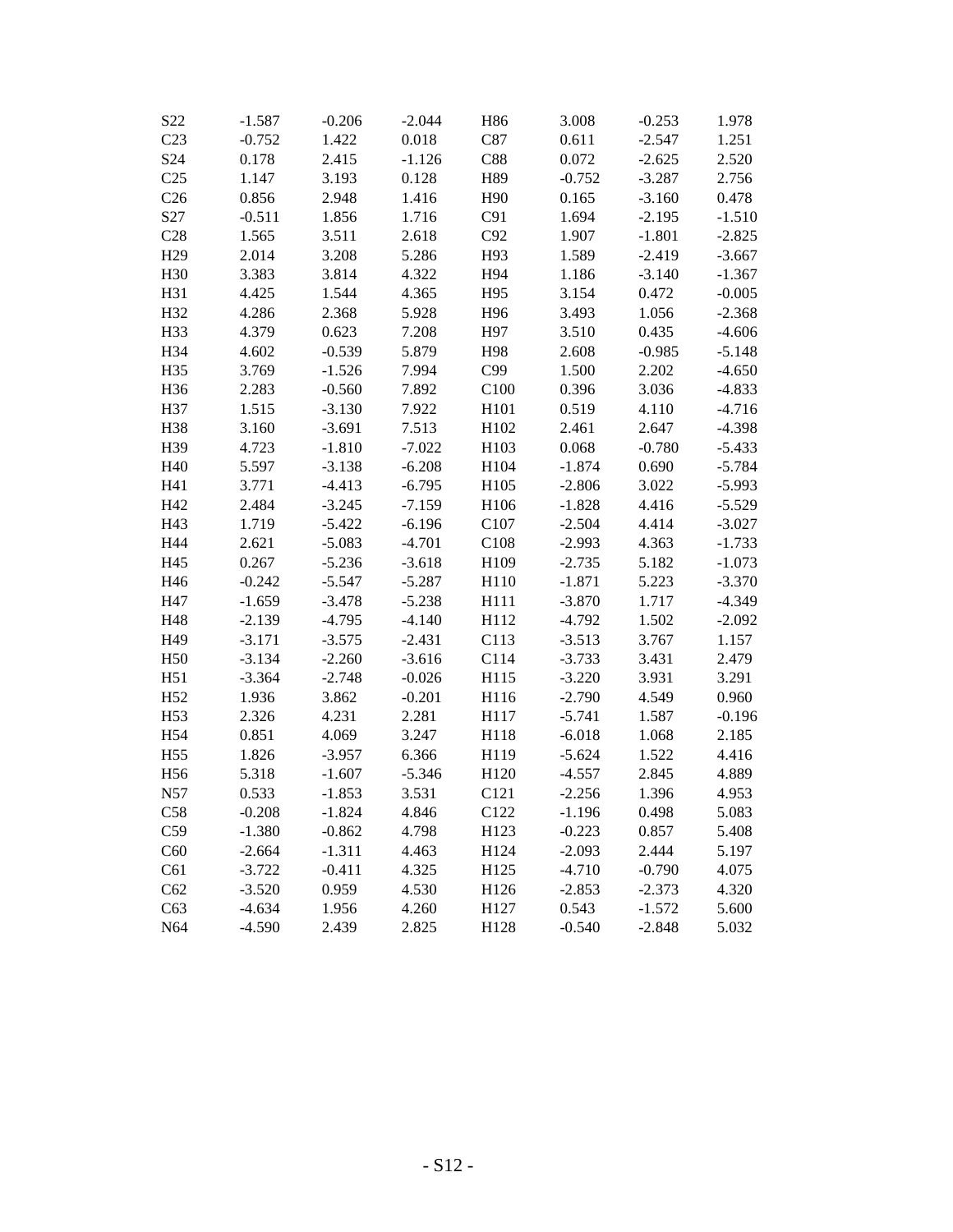## (4) Structure DNP-CBPQ $T^{4+}$



|                 | x | у        | z        |                          | x | у        | z        |          |
|-----------------|---|----------|----------|--------------------------|---|----------|----------|----------|
| N <sub>1</sub>  |   | 0.392    | $-3.484$ | 3.329 H50                |   | $-1.298$ | 5.351    | $-3.396$ |
| C <sub>2</sub>  |   | 0.521    | $-4.951$ | 2.929 C51                |   | $-1.358$ | 2.691    | $-3.171$ |
| C <sub>3</sub>  |   | 0.507    | $-5.123$ | 1.418 C52                |   | $-1.269$ | 1.327    | $-3.383$ |
| C <sub>4</sub>  |   | 1.704    | $-5.112$ | 0.687 H53                |   | $-2.152$ | 0.730    | $-3.193$ |
| C <sub>5</sub>  |   | 1.685    | $-5.121$ | $-0.709$ H <sub>54</sub> |   | $-2.277$ | 3.160    | $-2.844$ |
| C <sub>6</sub>  |   | 0.470    | $-5.140$ | $-1.408$ H <sub>55</sub> |   | 1.697    | 3.674    | $-3.933$ |
| C7              |   | 0.443    | $-4.983$ | $-2.921$ H <sub>56</sub> |   | 1.982    | 1.263    | $-4.362$ |
| N <sub>8</sub>  |   | 0.338    | $-3.516$ | -3.329 C57               |   | $-0.983$ | $-1.624$ | $-3.954$ |
| C <sub>9</sub>  |   | 1.424    | $-2.716$ | -3.227 C58               |   | $-0.841$ | $-2.987$ | $-3.729$ |
| C10             |   | 1.336    | $-1.351$ | $-3.440$ H <sub>59</sub> |   | $-1.669$ | $-3.676$ | $-3.853$ |
| C <sub>11</sub> |   | 0.104    | $-0.753$ | $-3.758$ H60             |   | $-1.953$ | $-1.266$ | $-4.281$ |
| C <sub>12</sub> |   | $-0.048$ | 0.737    | $-3.755$ H61             |   | 2.233    | $-0.760$ | $-3.297$ |
| C <sub>13</sub> |   | 1.023    | 1.615    | -3.997 H62               |   | 2.354    | $-3.193$ | $-2.945$ |
| C14             |   | 0.881    | 2.979    | -3.770 H63               |   | 1.352    | $-5.365$ | $-3.392$ |
| N <sub>15</sub> |   | $-0.285$ | 3.501    | $-3.324$ H64             |   | $-0.410$ | $-5.489$ | $-3.376$ |
| C16             |   | $-0.391$ | 4.969    | -2.921 C65               |   | $-0.718$ | $-5.284$ | $-0.677$ |
| C <sub>17</sub> |   | $-0.422$ | 5.134    | $-1.409$ C66             |   | $-0.700$ | $-5.276$ | 0.719    |
| C <sub>18</sub> |   | 0.767    | 5.265    | $-0.675$ H67             |   | $-1.637$ | $-5.387$ | 1.260    |
| C <sub>19</sub> |   | 0.744    | 5.269    | 0.721 H68                |   | $-1.669$ | $-5.402$ | $-1.191$ |
| C <sub>20</sub> |   | $-0.468$ | 5.141    | 1.417 H69                |   | 2.630    | $-5.124$ | $-1.248$ |
| C <sub>21</sub> |   | $-0.487$ | 4.981    | 2.930 H70                |   | 2.662    | $-5.108$ | 1.202    |
| N22             |   | $-0.365$ | 3.516    | 3.338 H71                |   | $-0.307$ | $-5.473$ | 3.413    |
| C <sub>23</sub> |   | $-1.426$ | 2.690    | 3.184 H72                |   | 1.452    | $-5.309$ | 3.376    |
| C <sub>24</sub> |   | $-1.314$ | 1.326    | 3.396 C73                |   | $-3.952$ | 1.713    | 0.044    |
| C <sub>25</sub> |   | $-0.082$ | 0.758    | 3.765 C74                |   | 3.847    | $-1.733$ | $-0.068$ |
| C <sub>26</sub> |   | 0.103    | $-0.727$ | 3.761 H75                |   | $-4.251$ | 2.762    | 0.054    |
| C <sub>27</sub> |   | $-0.951$ | $-1.625$ | 4.005 H76                |   | $-4.355$ | 1.227    | $-0.852$ |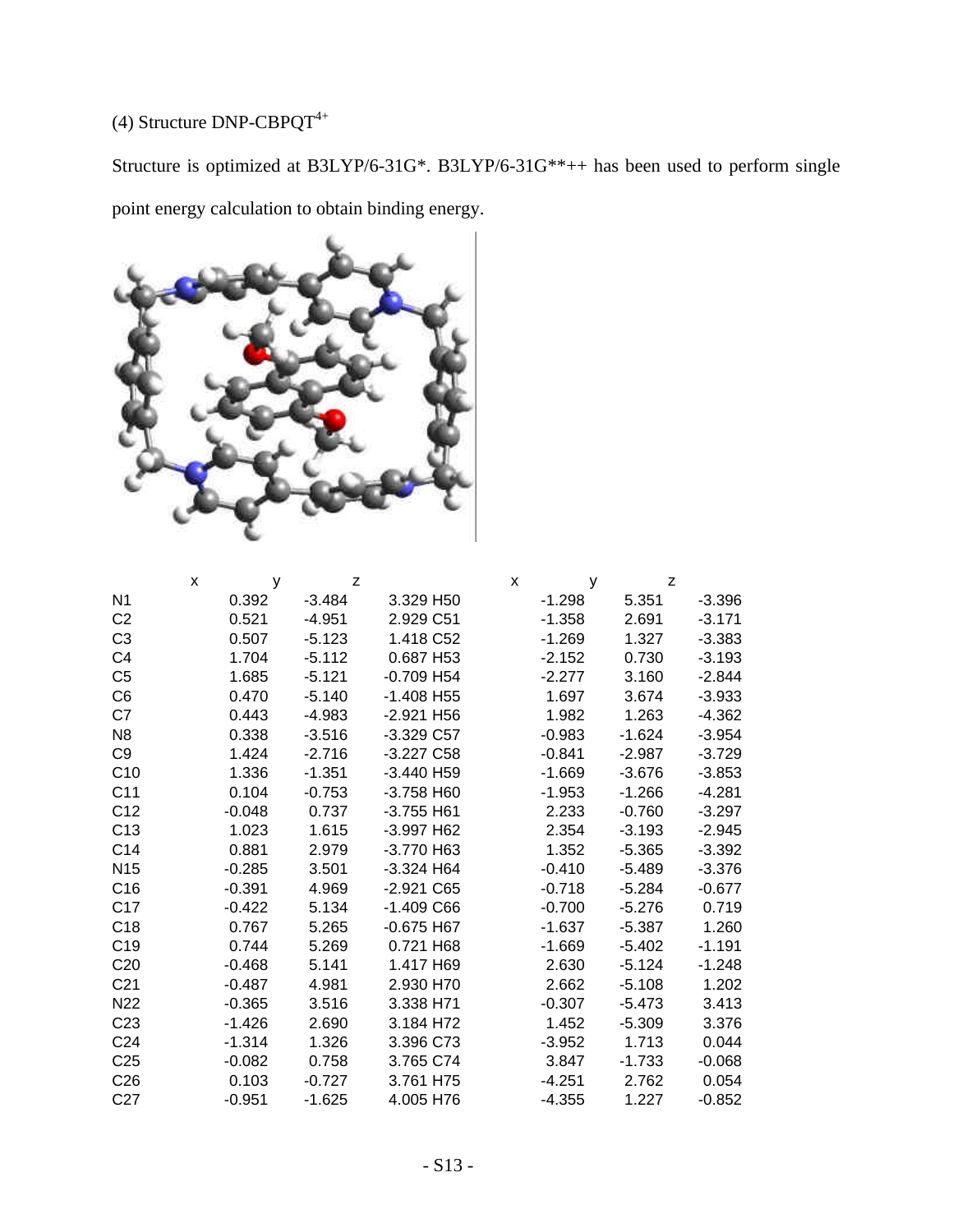| C <sub>28</sub> | $-0.783$ | $-2.985$ | 3.779 H77  | $-4.348$ | 1.211    | 0.934    |
|-----------------|----------|----------|------------|----------|----------|----------|
| H <sub>29</sub> | $-1.584$ | $-3.696$ | 3.944 H78  | 4.257    | $-1.246$ | 0.824    |
| H <sub>30</sub> | $-1.916$ | $-1.290$ | 4.372 H79  | 4.150    | $-2.781$ | $-0.082$ |
| C <sub>31</sub> | 1.335    | $-1.292$ | 3.387 H80  | 4.234    | $-1.228$ | $-0.960$ |
| C32             | 1.450    | $-2.655$ | 3.172 081  | 2.411    | $-1.738$ | $-0.050$ |
| H <sub>33</sub> | 2.377    | $-3.108$ | 2.845 C82  | 1.759    | $-0.539$ | $-0.031$ |
| H34             | 2.206    | $-0.675$ | 3.199 C83  | 0.323    | $-0.619$ | $-0.015$ |
| C <sub>35</sub> | 0.974    | 1.654    | 4.010 C84  | $-0.430$ | 0.593    | 0.005    |
| C <sub>36</sub> | 0.809    | 3.015    | 3.786 C85  | $-1.867$ | 0.513    | 0.020    |
| H37             | 1.613    | 3.723    | 3.951 086  | $-2.515$ | 1.713    | 0.038    |
| H <sub>38</sub> | 1.938    | 1.317    | 4.375 C87  | $-2.506$ | $-0.713$ | 0.015    |
| H <sub>39</sub> | $-2.186$ | 0.711    | 3.208 C88  | $-1.736$ | $-1.898$ | $-0.004$ |
| H40             | $-2.351$ | 3.145    | 2.856 C89  | $-0.359$ | $-1.862$ | $-0.019$ |
| H41             | $-1.418$ | 5.346    | 3.371 H90  | 0.216    | $-2.776$ | $-0.033$ |
| H42             | 0.341    | 5.503    | 3.413 H91  | $-2.253$ | $-2.852$ | $-0.006$ |
| C43             | $-1.662$ | 5.140    | 0.683 H92  | $-3.587$ | $-0.783$ | 0.025    |
| C44             | $-1.639$ | 5.138    | -0.714 C93 | 0.253    | 1.837    | 0.011    |
| H45             | $-2.582$ | 5.152    | -1.256 C94 | 1.630    | 1.871    | $-0.004$ |
| H46             | $-2.622$ | 5.154    | 1.194 C95  | 2.398    | 0.686    | $-0.026$ |
| H47             | 1.681    | 5.371    | 1.264 H96  | 3.480    | 0.756    | $-0.037$ |
| H48             | 1.721    | 5.364    | -1.187 H97 | 2.148    | 2.825    | 0.002    |
| H49             | 0.464    | 5.472    | -3.376 H98 | $-0.321$ | 2.752    | 0.026    |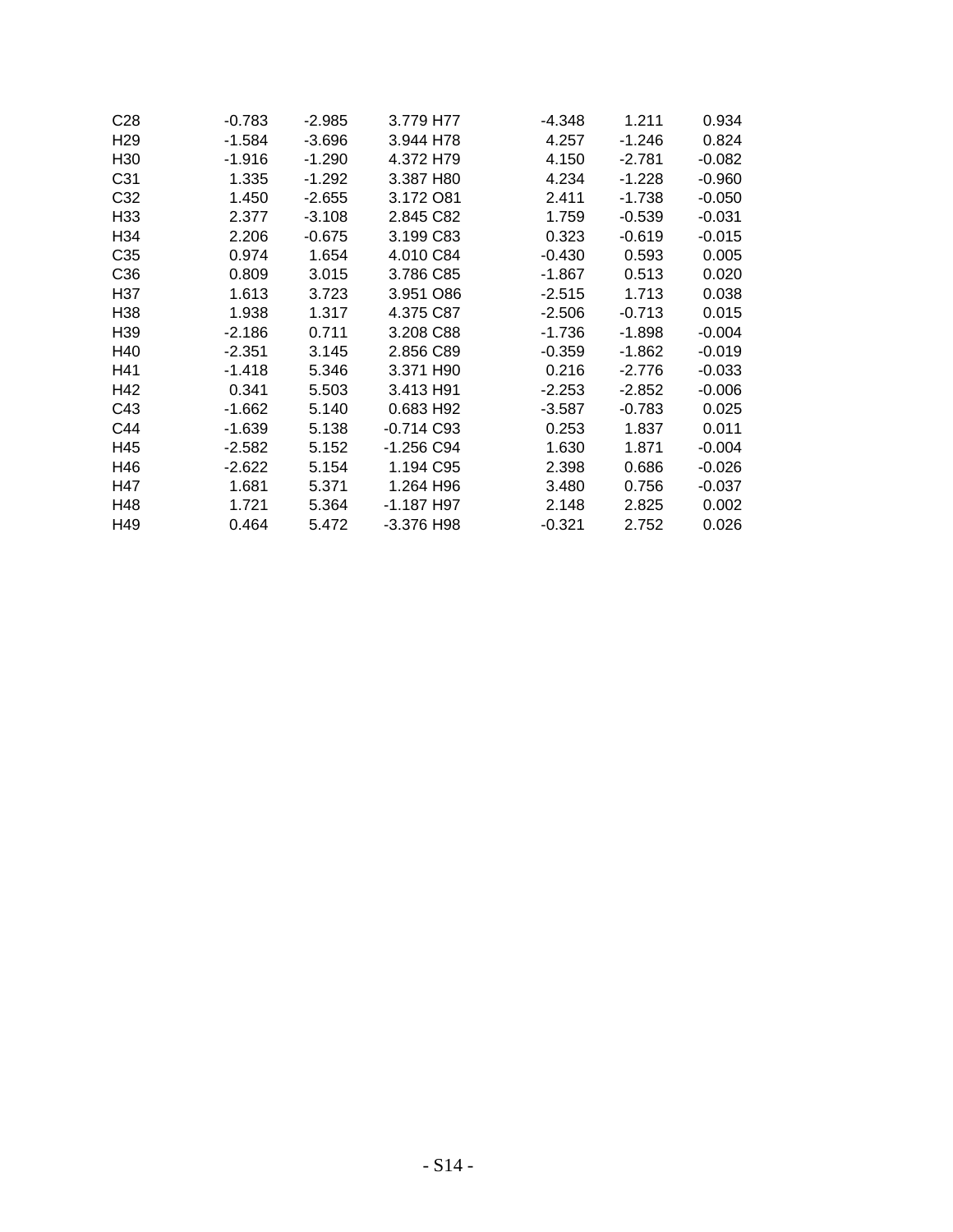(5) Structure of  $DNPO_3-CBPQT^{4+}$ 



|                 | x | у        | z        |                          | X | у        | z        |       |
|-----------------|---|----------|----------|--------------------------|---|----------|----------|-------|
| N1              |   | 2.694    | $-0.732$ | 3.940 H64                |   | $-0.234$ | $-0.730$ | 5.747 |
| C <sub>2</sub>  |   | 1.995    | $-1.829$ | 3.565 C65                |   | 1.133    | 0.828    | 5.153 |
| H <sub>3</sub>  |   | 1.269    | $-2.229$ | 4.266 C66                |   | 1.234    | 2.179    | 4.787 |
| C <sub>4</sub>  |   | 2.180    | $-2.387$ | 2.306 H67                |   | 2.209    | 2.652    | 4.690 |
| H <sub>5</sub>  |   | 1.551    | $-3.228$ | 2.038 C68                |   | 0.085    | 2.931    | 4.525 |
| C <sub>6</sub>  |   | 3.078    | $-1.818$ | 1.391 H69                |   | 0.188    | 3.971    | 4.225 |
| C7              |   | 3.856    | $-0.735$ | 1.850 C70                |   | 2.361    | $-0.063$ | 5.270 |
| H <sub>8</sub>  |   | 4.628    | $-0.284$ | 1.236 H71                |   | 2.189    | $-0.883$ | 5.972 |
| C <sub>9</sub>  |   | 3.642    | $-0.214$ | 3.118 H72                |   | 3.251    | 0.495    | 5.566 |
| H10             |   | 4.209    | 0.629    | 3.496 C73                |   | 3.021    | $-3.485$ | 6.993 |
| C <sub>11</sub> |   | 3.083    | $-2.259$ | $-0.037$ H74             |   | 3.410    | $-4.370$ | 6.472 |
| C <sub>12</sub> |   | 2.731    | $-3.563$ | $-0.433$ H75             |   | 2.917    | $-3.715$ | 8.061 |
| H <sub>13</sub> |   | 2.597    | $-4.362$ | 0.288 O76                |   | 1.769    | $-3.066$ | 6.436 |
| C <sub>14</sub> |   | 2.537    | $-3.860$ | -1.777 C77               |   | 0.782    | -4.089   | 6.546 |
| H <sub>15</sub> |   | 2.248    | $-4.851$ | $-2.110$ H78             |   | 0.721    | $-4.453$ | 7.582 |
| N <sub>16</sub> |   | 2.687    | $-2.913$ | -2.736 H79               |   | 1.048    | $-4.942$ | 5.903 |
| C <sub>17</sub> |   | 3.107    | $-1.672$ | -2.389 C80               |   | $-0.576$ | $-3.546$ | 6.157 |
| H18             |   | 3.223    | $-0.958$ | $-3.193$ H81             |   | $-1.326$ | $-4.337$ | 6.293 |
| C <sub>19</sub> |   | 3.318    | $-1.327$ | $-1.065$ H82             |   | $-0.849$ | $-2.697$ | 6.800 |
| H <sub>20</sub> |   | 3.596    | $-0.303$ | $-0.845$ O83             |   | $-0.552$ | $-3.132$ | 4.779 |
| C <sub>21</sub> |   | 2.347    | $-3.208$ | -4.200 C84               |   | $-1.838$ | $-2.823$ | 4.271 |
| H <sub>22</sub> |   | 2.198    | $-4.288$ | $-4.262$ H85             |   | $-2.548$ | $-3.627$ | 4.515 |
| H <sub>23</sub> |   | 3.242    | $-2.952$ | -4.773 H86               |   | $-2.228$ | $-1.892$ | 4.711 |
| C <sub>24</sub> |   | 1.129    | $-2.429$ | -4.661 C87               |   | $-1.784$ | $-2.711$ | 2.761 |
| C <sub>25</sub> |   | $-0.166$ | $-2.953$ | -4.517 H88               |   | $-2.806$ | $-2.691$ | 2.360 |
| H <sub>26</sub> |   | $-0.308$ | $-3.979$ | -4.184 H89               |   | $-1.265$ | $-3.586$ | 2.352 |
| C <sub>27</sub> |   | $-1.286$ | $-2.162$ | $-4.789$ O <sub>90</sub> |   | $-1.092$ | $-1.508$ | 2.370 |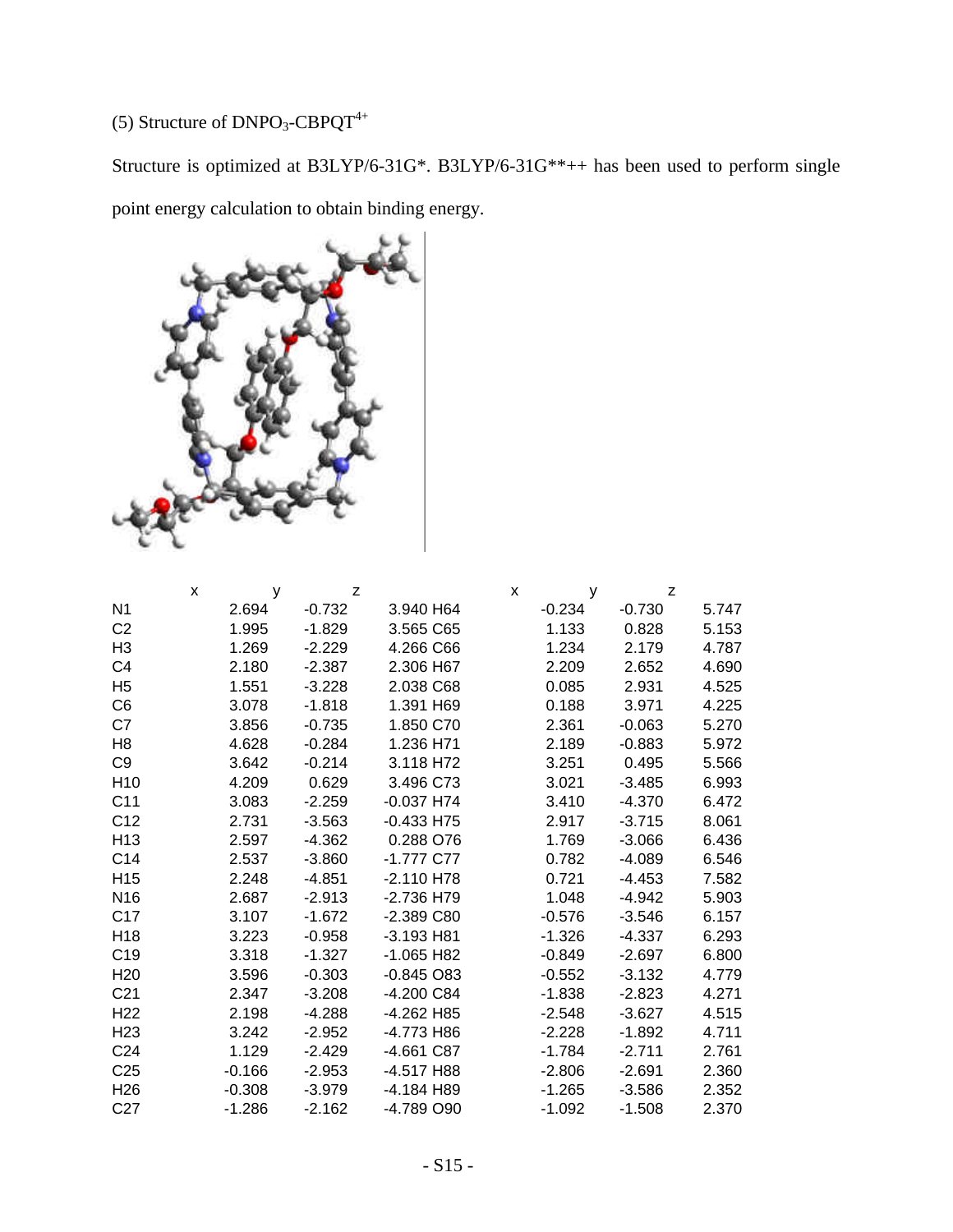| H <sub>28</sub> | $-2.278$ | $-2.590$ | -4.667 C91    | $-0.875$ | $-1.312$ | 1.036    |
|-----------------|----------|----------|---------------|----------|----------|----------|
| C <sub>29</sub> | $-1.133$ | $-0.826$ | -5.195 C92    | $-1.311$ | $-2.181$ | 0.050    |
| C <sub>30</sub> | 0.157    | $-0.349$ | -5.470 H93    | $-1.877$ | $-3.072$ | 0.294    |
| H31             | 0.298    | 0.659    | -5.849 C94    | $-1.014$ | $-1.911$ | $-1.305$ |
| C32             | 1.275    | $-1.147$ | $-5.213$ H95  | $-1.364$ | $-2.608$ | $-2.058$ |
| H33             | 2.265    | $-0.760$ | -5.445 C96    | $-0.294$ | $-0.797$ | $-1.679$ |
| C34             | $-2.328$ | 0.109    | $-5.311$ H97  | $-0.064$ | $-0.608$ | $-2.719$ |
| H35             | $-2.124$ | 0.946    | -5.984 C98    | 0.149    | 0.125    | $-0.694$ |
| H36             | $-3.231$ | $-0.411$ | -5.640 C99    | $-0.141$ | $-0.123$ | 0.686    |
| N37             | $-2.670$ | 0.758    | -3.974 C100   | 0.296    | 0.805    | 1.668    |
| C38             | $-3.691$ | 0.295    | -3.208 H101   | 0.067    | 0.616    | 2.707    |
| H39             | $-4.300$ | $-0.495$ | -3.633 C102   | 1.000    | 1.929    | 1.292    |
| C40             | $-3.924$ | 0.803    | -1.938 H103   | 1.337    | 2.635    | 2.044    |
| H41             | $-4.750$ | 0.395    | -1.366 C104   | 1.301    | 2.196    | $-0.064$ |
| C42             | $-3.094$ | 1.821    | $-1.425$ H105 | 1.856    | 3.093    | $-0.314$ |
| C43             | $-2.116$ | 2.340    | -2.284 C106   | 0.885    | 1.313    | $-1.044$ |
| H44             | $-1.443$ | 3.126    | -1.962 O107   | 1.121    | 1.487    | $-2.377$ |
| C45             | $-1.908$ | 1.791    | -3.543 C108   | 1.795    | 2.688    | $-2.801$ |
| H46             | $-1.114$ | 2.132    | -4.201 H109   | 1.219    | 3.568    | $-2.485$ |
| C47             | $-3.123$ | 2.238    | 0.009 H110    | 2.788    | 2.739    | $-2.335$ |
| C48             | $-3.400$ | 1.294    | 1.016 C111    | 1.950    | 2.654    | $-4.315$ |
| H49             | $-3.702$ | 0.282    | 0.771 H112    | 2.640    | 3.453    | $-4.611$ |
| C <sub>50</sub> | $-3.204$ | 1.612    | 2.349 H113    | 2.404    | 1.698    | $-4.602$ |
| H <sub>51</sub> | $-3.355$ | 0.890    | 3.140 O114    | 0.716    | 2.764    | $-5.011$ |
| N <sub>52</sub> | $-2.760$ | 2.837    | 2.723 C115    | 0.431    | 4.054    | $-5.588$ |
| C <sub>53</sub> | $-2.571$ | 3.796    | 1.784 H116    | 1.345    | 4.481    | $-6.020$ |
| H <sub>54</sub> | $-2.265$ | 4.774    | 2.140 H117    | 0.056    | 4.737    | $-4.814$ |
| C <sub>55</sub> | $-2.747$ | 3.526    | 0.432 C118    | $-0.598$ | 3.893    | $-6.690$ |
| H <sub>56</sub> | $-2.581$ | 4.332    | $-0.275$ H119 | $-0.780$ | 4.886    | $-7.126$ |
| C <sub>57</sub> | $-2.433$ | 3.099    | 4.195 H120    | $-0.207$ | 3.242    | $-7.486$ |
| H <sub>58</sub> | $-2.323$ | 4.180    | 4.291 O121    | $-1.804$ | 3.356    | $-6.153$ |
| H <sub>59</sub> | $-3.319$ | 2.794    | 4.758 C122    | $-2.924$ | 3.579    | $-7.020$ |
| C60             | $-1.189$ | 2.350    | 4.637 H123    | $-3.093$ | 4.653    | $-7.170$ |
| C61             | $-1.288$ | 1.044    | 5.142 H124    | $-3.800$ | 3.146    | $-6.531$ |
| H62             | $-2.263$ | 0.607    | 5.344 H125    | 3.725    | $-2.657$ | 6.875    |
| C63             | $-0.140$ | 0.290    | 5.391 H126    | $-2.776$ | 3.100    | $-7.996$ |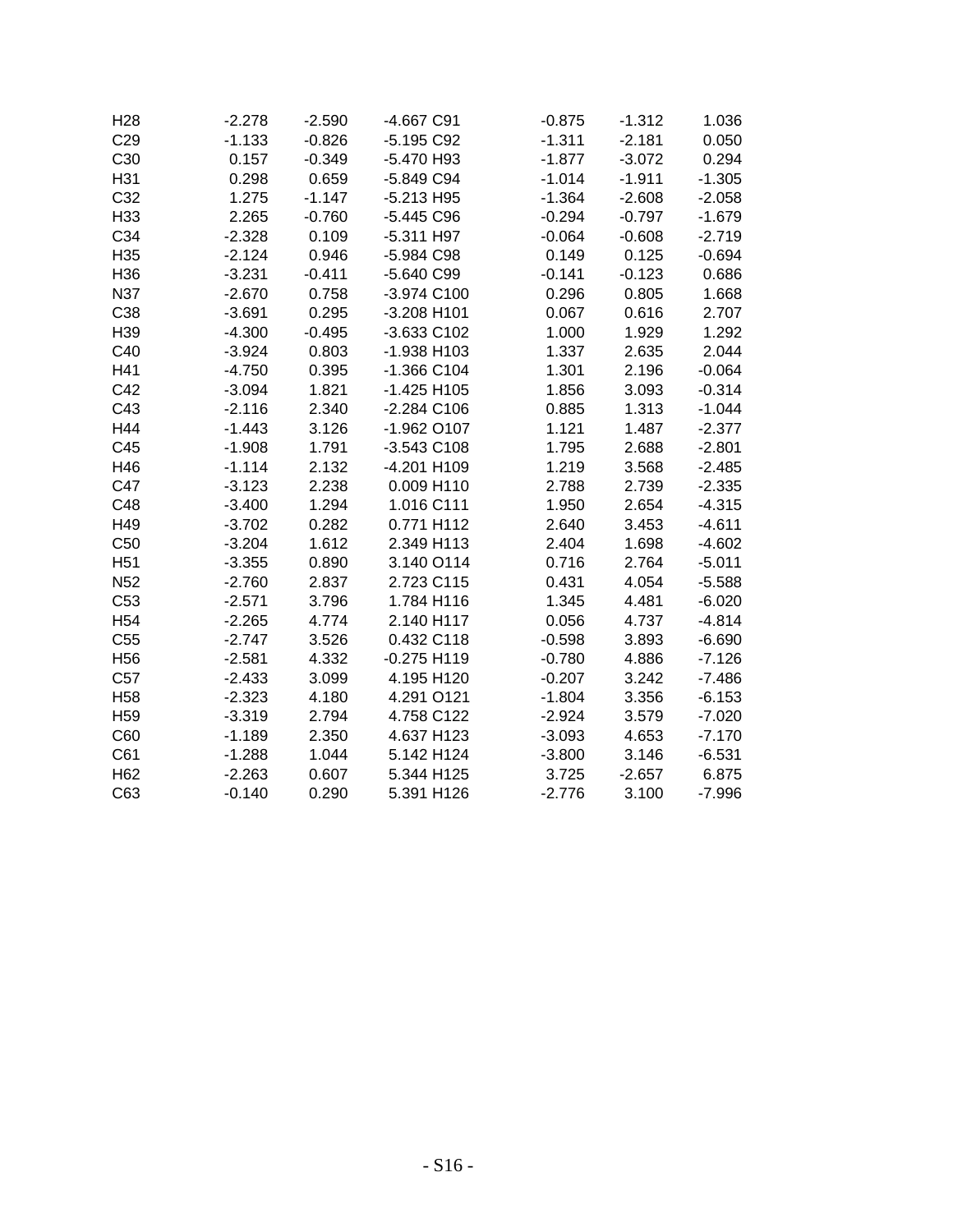(6) Structure of BZD-  $CPBQT^{4+}$ 



|                 | X | у        | z        |                       | X | у        | z        |          |
|-----------------|---|----------|----------|-----------------------|---|----------|----------|----------|
| N <sub>1</sub>  |   | 0.205    | $-3.512$ | 3.343 H <sub>53</sub> |   | $-2.115$ | 0.854    | $-4.617$ |
| C <sub>2</sub>  |   | 0.340    | $-4.874$ | 2.836 H54             |   | $-2.372$ | 3.193    | $-4.228$ |
| C <sub>3</sub>  |   | 0.394    | $-4.912$ | 1.339 H55             |   | 1.632    | 3.496    | $-3.169$ |
| C <sub>4</sub>  |   | 1.461    | $-4.285$ | 0.658 H56             |   | 1.962    | 1.191    | $-3.570$ |
| C <sub>5</sub>  |   | 1.530    | $-4.282$ | $-0.750C57$           |   | $-1.030$ | $-1.557$ | $-3.697$ |
| C <sub>6</sub>  |   | 0.537    | $-4.917$ | -1.530 C58            |   | $-0.833$ | $-2.928$ | $-3.446$ |
| C7              |   | 0.616    | $-4.852$ | $-3.023$ H59          |   | $-1.643$ | $-3.494$ | $-3.169$ |
| N <sub>8</sub>  |   | 0.414    | $-3.491$ | $-3.517$ H60          |   | $-1.974$ | $-1.188$ | $-3.566$ |
| C <sub>9</sub>  |   | 1.448    | $-2.752$ | -4.032 H61            |   | 2.099    | $-0.850$ | $-4.625$ |
| C10             |   | 1.295    | $-1.369$ | -4.266 H62            |   | 2.358    | $-3.189$ | $-4.239$ |
| C <sub>11</sub> |   | 0.060    | $-0.711$ | $-4.024$ H63          |   | 1.597    | $-5.260$ | $-3.292$ |
| C12             |   | $-0.074$ | 0.714    | -4.023 H64            |   | $-0.095$ | $-5.542$ | $-3.497$ |
| C13             |   | 1.017    | 1.560    | -3.698 C65            |   | $-0.509$ | $-5.587$ | $-0.852$ |
| C <sub>14</sub> |   | 0.821    | 2.931    | $-3.445$ C66          |   | $-0.585$ | $-5.574$ | 0.561    |
| N <sub>15</sub> |   | $-0.426$ | 3.494    | $-3.511$ H67          |   | $-1.362$ | $-6.055$ | 1.022    |
| C <sub>16</sub> |   | $-0.627$ | 4.854    | $-3.014$ H68          |   | $-1.229$ | $-6.084$ | $-1.384$ |
| C <sub>17</sub> |   | $-0.542$ | 4.916    | $-1.521$ H69          |   | 2.305    | $-3.799$ | $-1.209$ |
| C <sub>18</sub> |   | 0.506    | 5.585    | $-0.846$ H70          |   | 2.198    | $-3.818$ | 1.190    |
| C <sub>19</sub> |   | 0.586    | 5.572    | 0.567 H71             |   | $-0.468$ | $-5.505$ | 3.227    |
| C <sub>20</sub> |   | $-0.390$ | 4.908    | 1.347 H72             |   | 1.255    | $-5.363$ | 3.182    |
| C <sub>21</sub> |   | $-0.331$ | 4.867    | 2.844 C73             |   | 2.033    | 2.236    | $-0.320$ |
| N22             |   | $-0.194$ | 3.505    | 3.349 C74             |   | 3.185    | 1.563    | 0.116    |
| C <sub>23</sub> |   | $-1.250$ | 2.844    | 3.927 C75             |   | 3.063    | 0.262    | 0.647    |
| C <sub>24</sub> |   | $-1.190$ | 1.451    | 4.149 C76             |   | 1.799    | $-0.362$ | 0.710    |
| C <sub>25</sub> |   | $-0.013$ | 0.712    | 3.865 C77             |   | 0.637    | 0.305    | 0.247    |
| C <sub>26</sub> |   | 0.027    | $-0.719$ | 3.863 C78             |   | 0.778    | 1.611    | $-0.266$ |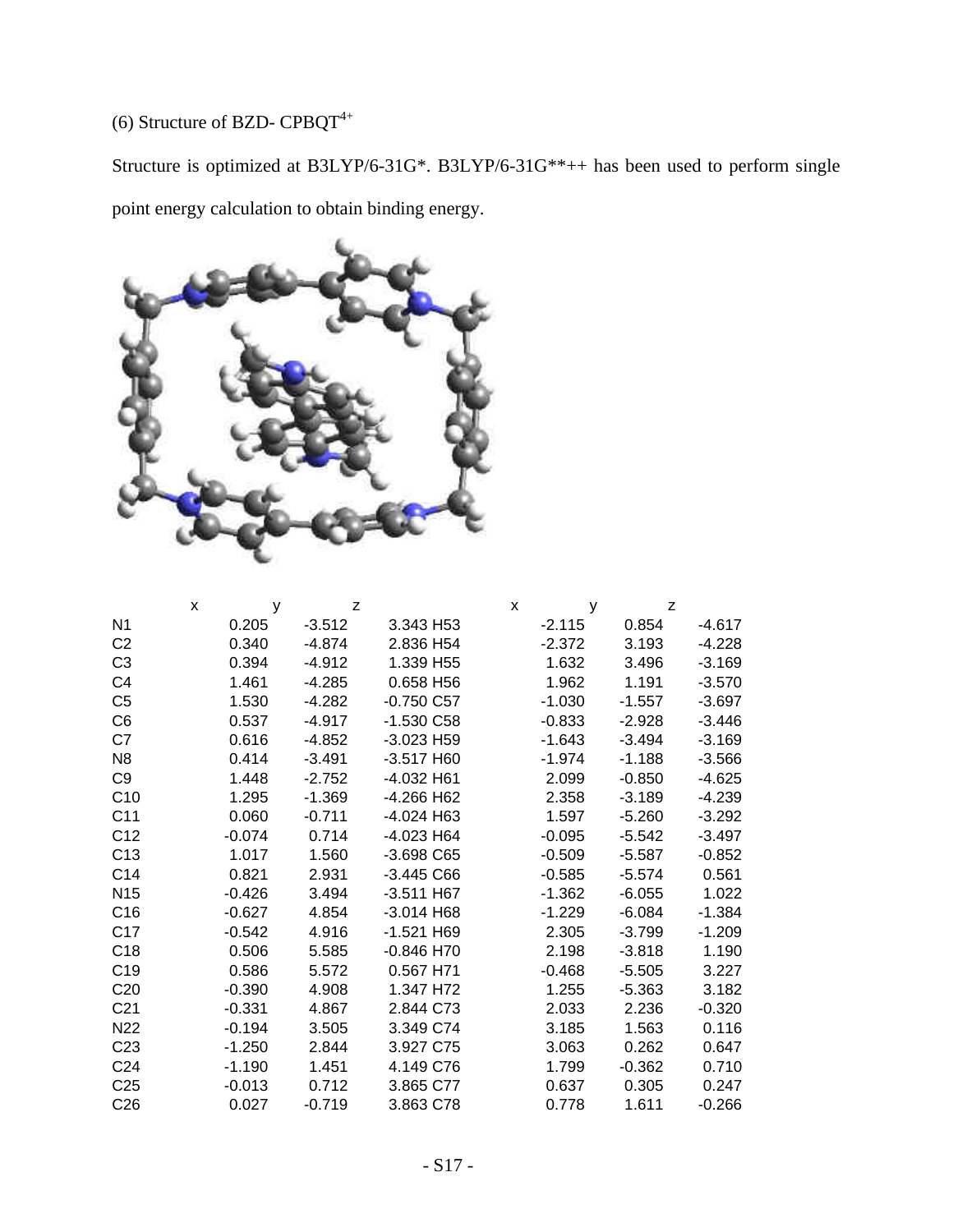| C <sub>27</sub> | $-1.107$ | $-1.483$ | 3.488 C79                 | $-0.635$ | $-0.308$ | 0.249    |
|-----------------|----------|----------|---------------------------|----------|----------|----------|
| C <sub>28</sub> | $-0.992$ | $-2.858$ | 3.205 C80                 | $-0.778$ | $-1.613$ | $-0.263$ |
| H <sub>29</sub> | $-1.822$ | $-3.358$ | 2.862 C81                 | $-1.796$ | 0.360    | 0.715    |
| H30             | $-2.019$ | $-1.045$ | 3.341 C82                 | $-3.060$ | $-0.263$ | 0.656    |
| C <sub>31</sub> | 1.204    | $-1.459$ | 4.143 C83                 | $-3.184$ | $-1.565$ | 0.127    |
| C32             | 1.263    | $-2.852$ | 3.919 C84                 | $-2.033$ | $-2.239$ | $-0.313$ |
| H <sub>33</sub> | 2.124    | $-3.358$ | 4.176 H <sub>85</sub>     | 2.103    | 3.187    | $-0.686$ |
| H34             | 2.031    | $-0.993$ | 4.531 N86                 | 4.343    | 2.244    | $-0.026$ |
| C <sub>35</sub> | 1.119    | 1.476    | 3.486 H87                 | 3.893    | $-0.233$ | 0.980    |
| C <sub>36</sub> | 1.003    | 2.851    | 3.205 H88                 | 1.734    | $-1.306$ | 1.097    |
| H37             | 1.831    | 3.352    | 2.861 H89                 | $-0.033$ | 2.108    | $-0.628$ |
| H38             | 2.031    | 1.039    | 3.336 H90                 | 0.032    | $-2.111$ | $-0.627$ |
| H <sub>39</sub> | $-2.016$ | 0.985    | 4.539 H91                 | $-1.729$ | 1.303    | 1.103    |
| H40             | $-2.109$ | 3.350    | 4.188 H92                 | $-3.888$ | 0.232    | 0.992    |
| H41             | $-1.244$ | 5.357    | 3.194 N93                 | $-4.343$ | $-2.246$ | $-0.013$ |
| H42             | 0.479    | 5.498    | 3.233 H94                 | $-2.104$ | $-3.189$ | $-0.678$ |
| C43             | $-1.459$ | 4.281    | 0.669 C95                 | $-5.645$ | $-1.889$ | 0.470    |
| C44             | $-1.532$ | 4.280    | $-0.739$ C <sub>96</sub>  | 5.647    | 1.888    | 0.454    |
| H45             | $-2.308$ | 3.797    | $-1.196$ H97              | 4.271    | 3.081    | $-0.515$ |
| H46             | $-2.195$ | 3.814    | 1.203 H98                 | $-4.272$ | $-3.083$ | $-0.503$ |
| H47             | 1.364    | 6.053    | 1.026 H99                 | $-5.955$ | $-0.926$ | 0.061    |
| H48             | 1.224    | 6.085    | $-1.380$ H <sub>100</sub> | $-6.377$ | $-2.641$ | 0.157    |
| H49             | 0.083    | 5.544    | $-3.490$ H <sub>101</sub> | $-5.668$ | $-1.839$ | 1.562    |
| H <sub>50</sub> | $-1.607$ | 5.262    | $-3.279$ H <sub>102</sub> | 6.378    | 2.640    | 0.140    |
| C <sub>51</sub> | $-1.461$ | 2.755    | $-4.024$ H <sub>103</sub> | 5.673    | 1.838    | 1.546    |
| C <sub>52</sub> | $-1.309$ | 1.373    | -4.260 H104               | 5.958    | 0.925    | 0.044    |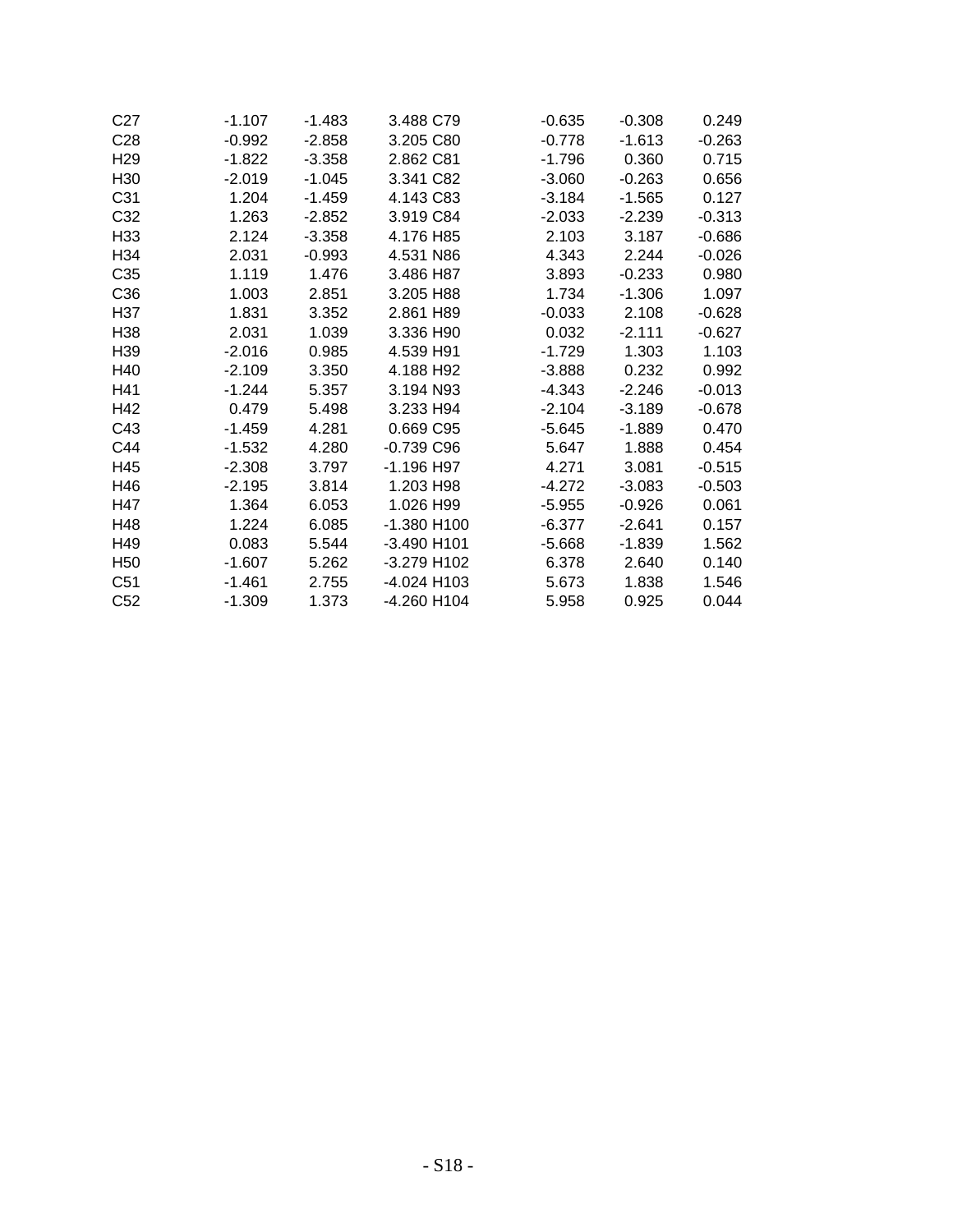(7) Structure of FBZD-  $\text{CPBQT}^{4+}$ 



|                 | x           | у                  | z                          | x          | ٧          | z          |
|-----------------|-------------|--------------------|----------------------------|------------|------------|------------|
| N <sub>1</sub>  |             | 1.254274 -3.398895 | 3.428189 H53               | $-2.59934$ | 0.419867   | $-3.43039$ |
| C <sub>2</sub>  | 1.543534    | -4.810093          | 2.949931 H54               | $-3.09129$ | 2.814544   | $-3.10433$ |
| C <sub>3</sub>  | 1.411104    | $-4.898817$        | 1.435824 H55               | 0.808459   | 3.899774   | -4.03386   |
| C <sub>4</sub>  | 2.544901    | -4.914069          | 0.612737 H56               | 1.459127   | 1.551353   | $-4.43171$ |
| C <sub>5</sub>  | 2.412541    | -4.903225          | -0.780633 C57              | $-0.96326$ | $-1.75706$ | $-4.10461$ |
| C <sub>6</sub>  | 1.144375    | $-4.871057$        | -1.377198 C58              | $-0.58322$ | $-3.06551$ | $-3.84201$ |
| C7              | 0.992729    |                    | -4.765479 -2.886344 H59    | $-1.2406$  | $-3.90507$ | $-4.0378$  |
| N <sub>8</sub>  | 0.63128     |                    | -3.351769 -3.312615 H60    | -1.9466    | $-1.5906$  | $-4.5318$  |
| C <sub>9</sub>  | 1.522819    |                    | -2.354968 -3.106715 H61    | 1.934117   | $-0.2805$  | $-3.11301$ |
| C10             | 1.195855    |                    | -1.035295 -3.353718 H62    | 2.485998   | $-2.64235$ | $-2.70381$ |
| C <sub>11</sub> | $-0.087332$ |                    | $-0.694044 - 3.821028$ H63 | 1.91663    | -5.02399   | $-3.40977$ |
| C12             | $-0.49027$  |                    | 0.740332 -3.881185 H64     | 0.198613   | $-5.41138$ | $-3.26566$ |
| C13             | 0.447437    |                    | 1.765617 -4.105122 C65     | 0.011986   | -4.92956   | $-0.55217$ |
| C <sub>14</sub> | 0.099914    |                    | 3.090733 -3.898055 C66     | 0.143922   | -4.94481   | 0.835244   |
| N <sub>15</sub> | $-1.144059$ |                    | 3.432145 -3.486471 H67     | $-0.75668$ | -4.987     | 1.442196   |
| C16             | -1.435965   | 4.8406             | -3.00355 H68               | $-0.98572$ | -4.95535   | $-0.98132$ |
| C <sub>17</sub> | $-1.32275$  | 4.920892           | -1.487254 H69              | 3.309168   | -4.94003   | $-1.39529$ |
| C <sub>18</sub> | $-0.064515$ | 4.981903           | -0.870243 H70              | 3.540899   | -4.95507   | 1.04745    |
| C <sub>19</sub> | 0.048997    | 4.964072           | 0.518571 H71               | 0.837783   | -5.46339   | 3.46749    |
| C <sub>20</sub> | $-1.092418$ | 4.885211           | 1.328913 H72               | 2.549497   | $-5.06202$ | 3.292385   |
| C <sub>21</sub> | $-0.956126$ | 4.775708           | 2.839189 C73               | $-2.36187$ | $-1.98003$ | 0.15155    |
| N22             | $-0.575943$ | 3.365439           | 3.263456 C74               | $-3.46447$ | $-1.0966$  | 0.057595   |
| C <sub>23</sub> | $-1.450663$ | 2.357143           | 3.041889 C75               | $-3.11498$ | 0.268765   | $-0.0701$  |
| C <sub>24</sub> | $-1.107553$ | 1.041665           | 3.288639 C76               | $-1.78204$ | 0.684181   | $-0.1011$  |
| C <sub>25</sub> | 0.175001    | 0.71851            | 3.769088 C77               | $-0.6977$  | $-0.2126$  | $-0.00601$ |